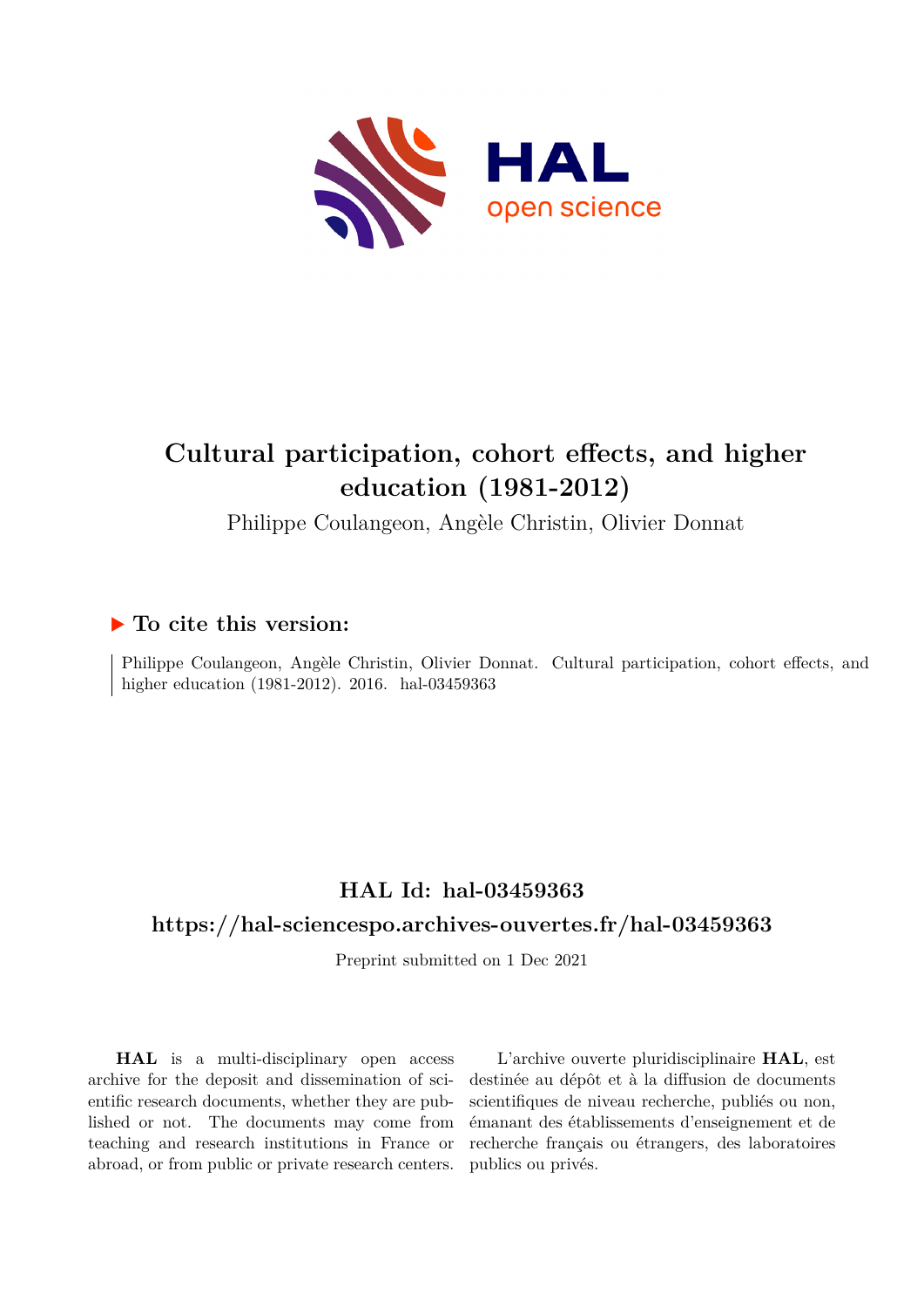**SciencesPo TOIRE SOCIOLOGIQUE** DU CHANGFMFNT

# Notes & Documents de l'OSC

n° 2016-02 Mars 2016

Cultural participation, cohort effects, and higher education (1981-2012)

Angèle Christin The New School for Social Research (New York) Philippe Coulangeon OSC-CNRS / Sciences Po (Paris) Olivier Donnat DEPS-Ministère de la Culture et de la Communication (Paris)

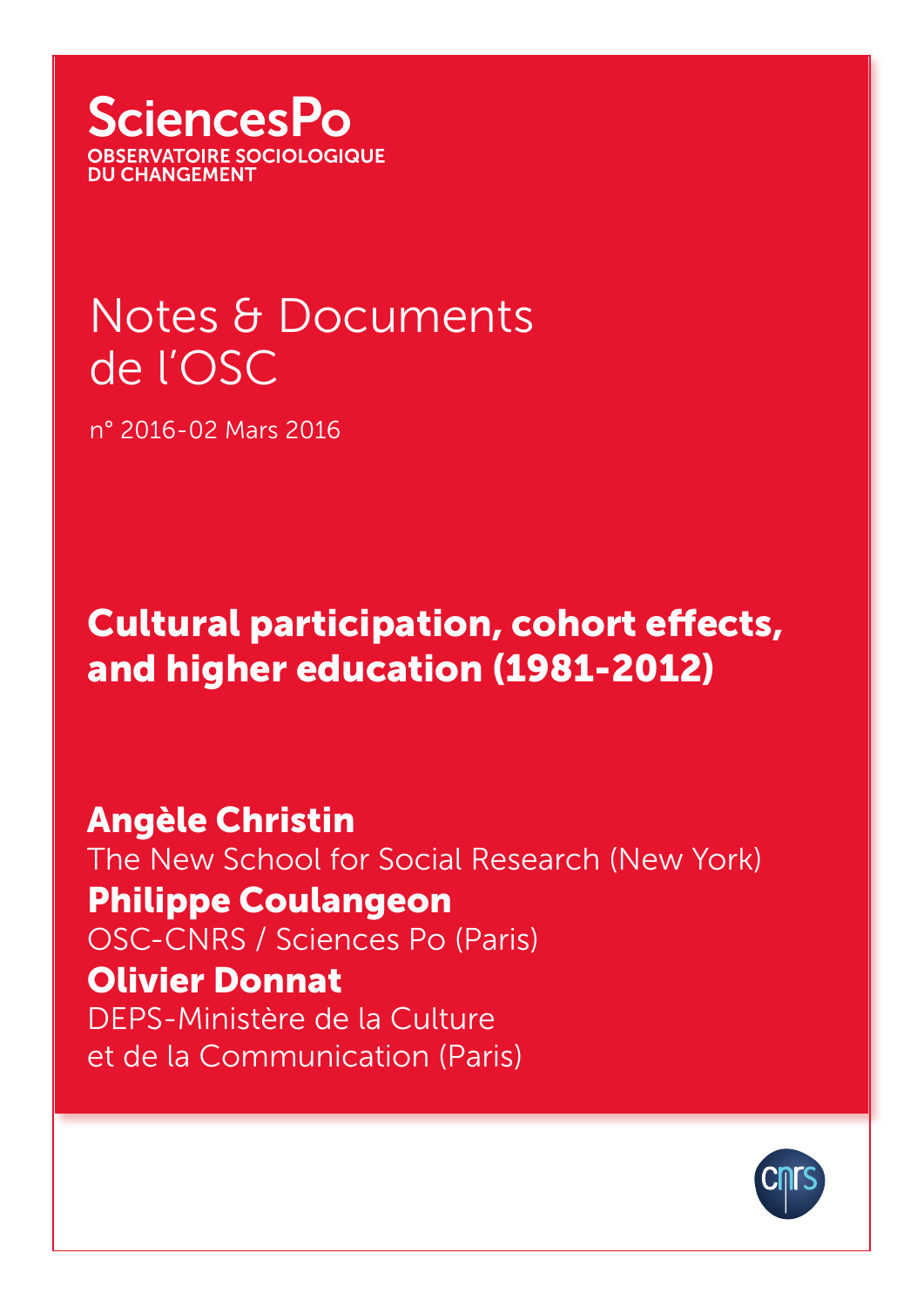#### **Introduction**

Cultural participation has evolved significantly over the past forty years. From the exponential growth and diversification of the cultural industries to the growing importance of eclecticism in cultural taste, patterns of cultural consumption are changing at a rapid pace. Sociological research has examined the transformations of cultural legitimacy, the rise of "omnivorousness" and the increasing complexity of cultural and media production in a more diverse world (Peterson, 1992; Peterson and Kern, 1996; DiMaggio and Mukhtar, 2004; Lena and Peterson, 2008). Yet relatively little effort has been devoted to examining the temporal structure of cultural change as it relates to the relative effects of age, period, and cohort on cultural participation.

In this paper, we argue that, from a sociological perspective, temporal change combines three elementary processes that need to be conceptually and empirically separated. "Age" effects encompass all the changes occurring across the life course of the individuals and refer to the biological and social process of aging. For instance, older people are less likely than younger people to go out to concerts with friends, as a result of declining mobility and shrinking networks, independently of when they were born. "Period" effects consist of all the variations reflecting exogenous change in people's environment at a given moment: such as historical events, political crises, or cultural transformations, which affect everyone at a given time, independently of one's age and birthdate. Thus, one might analyze the First World War as a "period" that had clear – although different – effects on the population of the countries engaged in the War effort during that period. "Cohort" effects relate to the enduring influence of events that affect individuals belonging to the same birth cohort. People who were born (or married, or graduated) the same year are expected to share in common some traits, due to the remaining influence of a set of founding events. In this view, the "baby boomers" or the "May 68" cohorts are said to share a set of characteristics that differentiate them from other cohorts.

This enduring character of historical events over time makes cohort effects fundamentally different from age and period effects. Cohort effects lie at the crossroads of individual lives and macro historical events; they also occur at the intersection of age and period effects. In Karl Mannheim's view, cohorts can thus be considered as categorical divisions analogous to social classes, driven by collective identities and linked to one another by potentially diverging interests (Mannheim, 1928). From a socio-historical point of view, the succession of cohorts can also be viewed as the essence of social change (Ryder, 1965).

What can be gained from examining cultural change in terms of cohort effects? This paper draws on a recent innovation in the statistical modeling of age-period-cohort effects (Yang and Land, 2013) in order to examine the structure of temporal change in cultural participation in the United States and France over past forty years, drawing on a comparison

of four waves of cross-sectional datasets on cultural participation in each country ("Survey of Public Participation in the Arts," 1982-2012, in the United States; Enquête sur les Pratiques Culturelles des Français, 1981-2008, in France).

This paper draws on two broad hypotheses about cultural change. First, we argue that the content of cultural participation and the stratifying power of cultural participation have changed over time and across generations. The twentieth century was a period of key innovations in the cultural domain. Cinema, radio or television in the past or more recently digital technology brought new trends in the field of cultural practices that durably affect the cultural habits and attitudes of those who were born and grew up with them, as can be seen nowadays with the so-called 'digital natives.' Thus, cohorts born in the 1930s and cohorts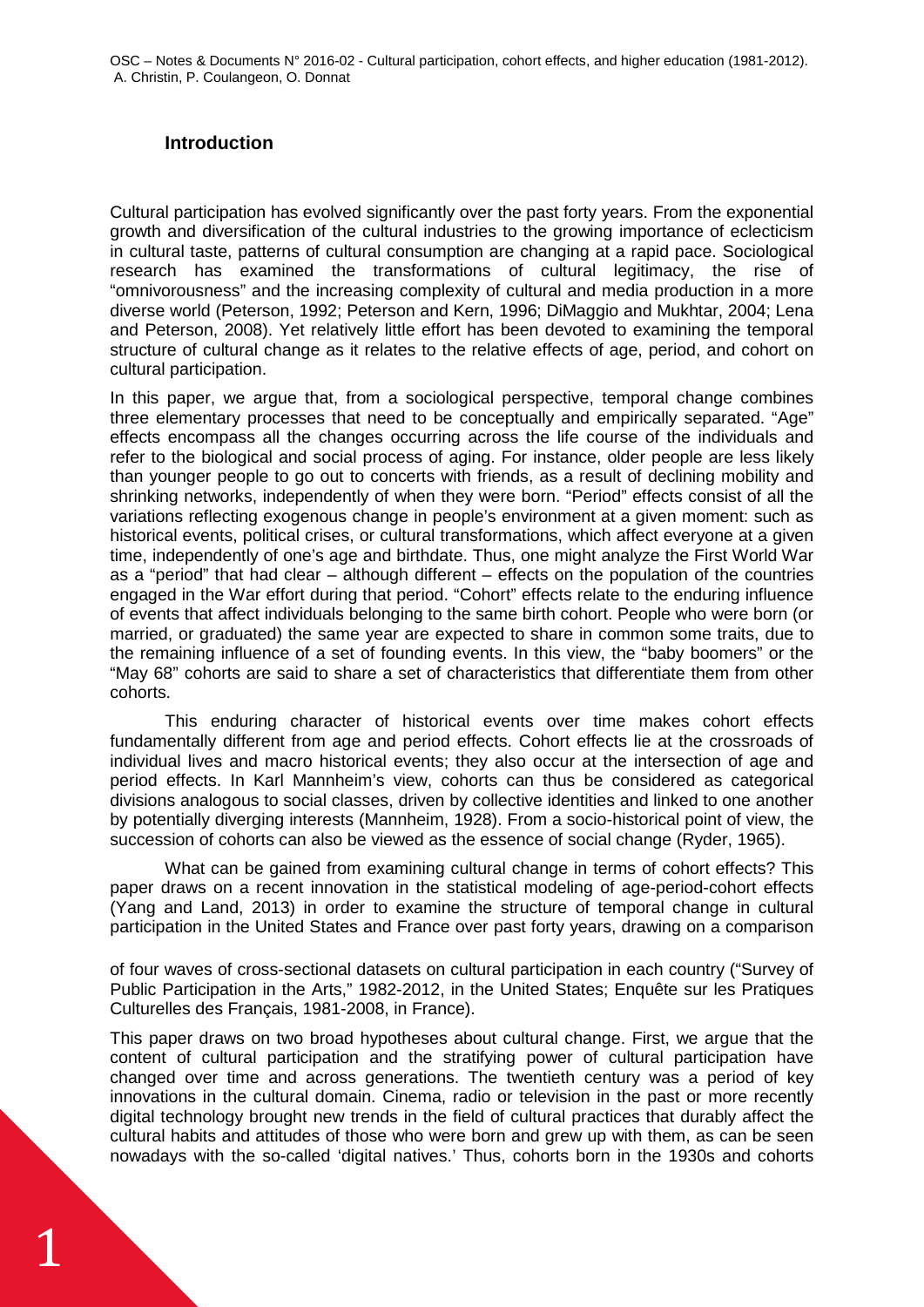born in the 1970s will engage in different cultural activities that will correlate in different ways with their socio-economic status. Interestingly enough, it can be noted that when looking for founding events and experiences, cohorts are often describes in cultural terms in the age/period/cohort-related literature. Hughes and O'Rand, for example, labeled the 1916- 1925 cohort as the "Jazz Age Babies" (Hughes and O'Rand, 2004).

Second, we expect important differences to emerge between the American and the French context. The two countries are often pictured as antithetical not only in their relation to high culture but also with respect to the stratifying function of culture, that is, in the respective role of "distinction" in creating symbolic boundaries between social groups (Bourdieu, 1984 [1979]; Lamont, 1992). France is often pictured as the country of highbrow culture, characterized by a population of distinguished connoisseurs and elitist cultural institutions backed up by the French State through a centralized "politique culturelle," whereas the United States appears as the land of mass culture, a large cultural market driven by popular culture, where boundaries between highbrow and popular culture no longer exist for an eclectic and tolerant audience.

Yet there are also reasons to believe that the French and the Americans have much more in common in this respect than what is generally assumed (Christin and Donnat, 2014). Faced with an increasingly globalized cultural offer, French and American respondents probably differ less in their deep attitudinal stances and cultural dispositions than in their social and economic structures or their political history.

Hence, instead of debating about whether the French are more "distinguished" than their American counterparts, the analytical strategy adopted in this paper is to compare and contrast the temporality of macro structural transformations over the past fifty years and examine how it shapes cultural participation in the two countries. Specifically, we are interested in structural phenomena that took place at different points in time in the two countries: the increase in birth rate associated with the "baby boom" cohort and the exponential growth of higher education. As the paper will argue, these structural transformations took place later in France compared to the United States. This different chronology resulted in important cohort differences in the two countries (Chauvel, 2000), which in turn had comparable but delayed effects on cultural participation. Consequently, we document much stronger cohort effects on cultural participation in France than in the United States during the period under consideration (1981-2012).

This paper is organized as follows. First, the literature review delineates the differences between the United States and France with respect to the role of culture in social stratification and the distinct temporality of the development of higher education in the two countries. We propose several hypotheses in order to make sense of these different cohort effects. Second, we turn to the presentation of the data sets and models used in the analysis. Last, we present our findings and discuss their relevance for the literature on cultural participation, comparative cultural sociology, as well as social and cultural change.

#### **I. Literature review**

This literature review proceeds in two steps. First, we examine why the two countries are often presented as polar opposites with respect to the stratifying role of culture, before emphasizing the limitations associated with this view. Second, we examine the similar transformations that the two countries underwent over the past fifty years, specifically the development of the cultural industries and the development of higher education, though at different points in time. We conclude by delineating several hypotheses about changing patterns of cultural participation in the United States and France.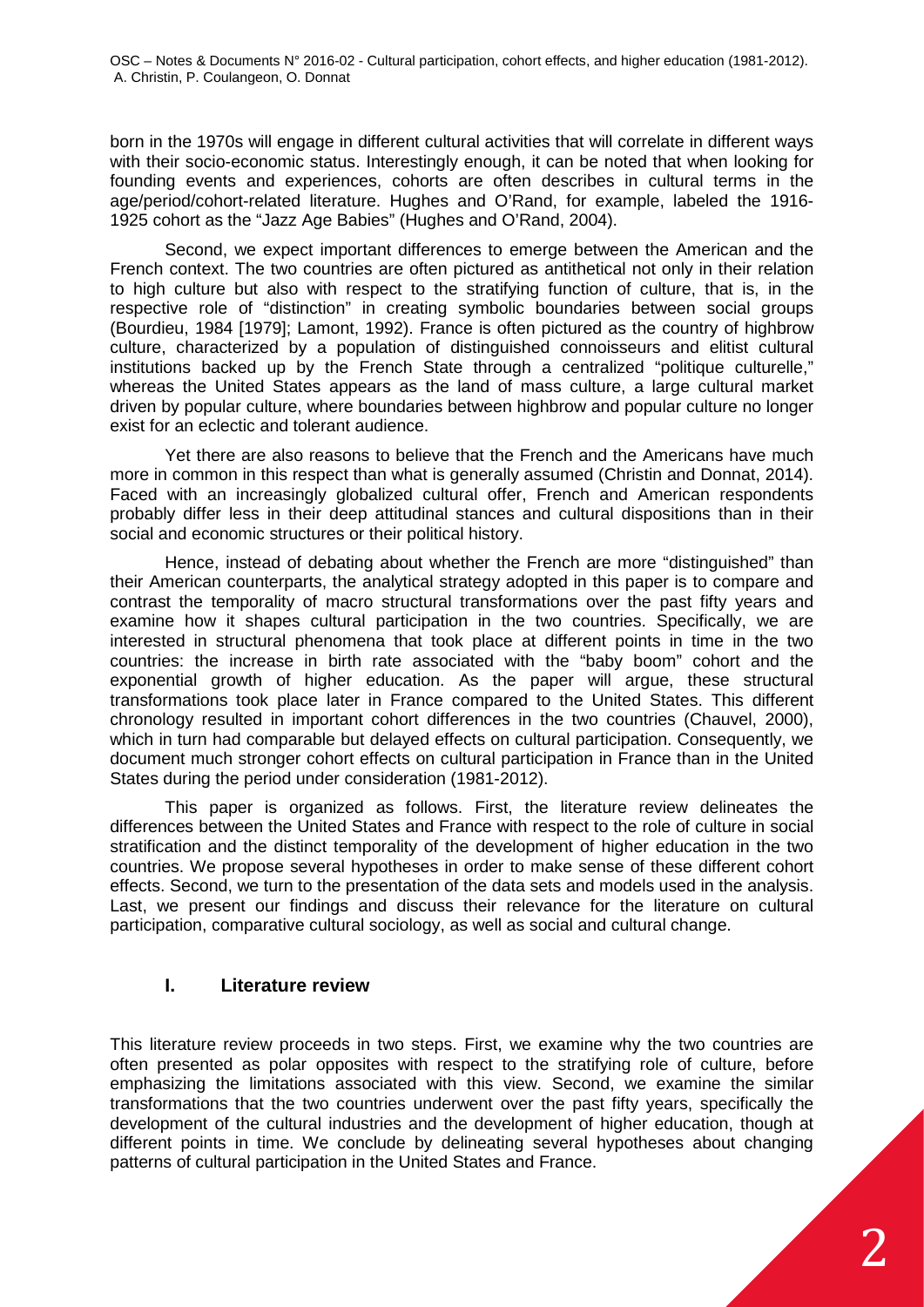#### *Culture and stratification in the Old and the New World*

The idea that culture plays a major role in the process of social stratification has long been highly popular in France, most probably due to the dissemination of Bourdieu's insights on that topic (Bourdieu, 1979 [1984]). In the American context, however, Bourdieu's theory encountered a mix of enthusiasm (DiMaggio and Useem, 1978; DiMaggio and Mohr, 1985) and skepticism (Holt, 1997).

Whereas scholars have drawn on Bourdieu's theory to make sense of cultural stratification in the American context (DiMaggio, 1982a; DiMaggio and Useem, 1978; Bryson, 1996), several critiques arguments also emerged. Overall, American readers of Bourdieu developed the idea that highbrow cultural practices are less "distinctive" in the American context than in the French.

Three intertwined ideas emerge along those lines in the literature. First, American elites would be less familiar with highbrow arts than their French counterparts (Halle, 1993). In this view, the overall prevalence of highbrow culture among the elite and the upper-middleclass would be much weaker in the United States than in France. Second, the American middle class would be more likely to rely on other criteria than cultural knowledge (for example economic success or moral standards) when drawing boundaries between social groups (Lamont, 1992). Third, Americans are supposed to be more "omnivorous" than their French counterparts, which is frequently explained by emphasizing the more important role of the cultural industries and mass culture in the United States (Adorno and Horkeimer, 2002 [1944]), as well as the blurring of cultural boundaries between social classes in the American context.

The causes for these differences are diverse. First, the importation of the European high-culture model to the United States is relatively recent: it is only at the end of the nineteenth century that highbrow cultural items such as classical music, opera, theatre or ballet were institutionalized and presented by nonprofit organizations financed by a small fraction of the East Coast elite (DiMaggio 1982b, 1992; Levine 1988). Thus, high culture would not have the same resonance in the United States and in France because of its more recent institutionalization as an elite activity.

A second line of analysis contrasts the educational systems of the two countries: the French educational system, being extremely centralized, would promote a clearly defined classical canon, whereas the American educational system would be heterogeneous and would feature a more diverse set of cultural references (Brint, 2006). In other words, this comparison between French and American schools still illustrates the traditional contrast between 'sponsored' and 'contest' mobility (Turner, 1960). More generally, the French and American educational systems are said to differ with respect to the cultural function assigned to school, that is, the kind of cultural content transmitted at school and the role of inherited culture in educational achievement. As shown by Steven Brint, education in the United States has been early and constantly considered as an instrument for the integration of immigrants (Brint, 2006). In contrast, the French school system remains emblematic of the "status-confirming" function traditionally devoted to education in the European context: secondary education is predominantly aimed at the symbolic unification and social reproduction of elites and the selective function of school prevails on its integrative role (Collins, 1977). For that reason, people with differing school grades are expected to be more closely related to specific sets of cultural attitudes and practices.

Last, a third approach focuses not so much on the cultural and educational system but on the structural features of the social body itself: in this view, because of immigration and geographic mobility, scholars argue that American society is more diverse than French society (Lamont, 1992; Lamont, 2000; Alba, 2005). Others also highlight the greater plurality of taste cultures that coexist in the US and the weaker hierarchy between them (Gans, 2008).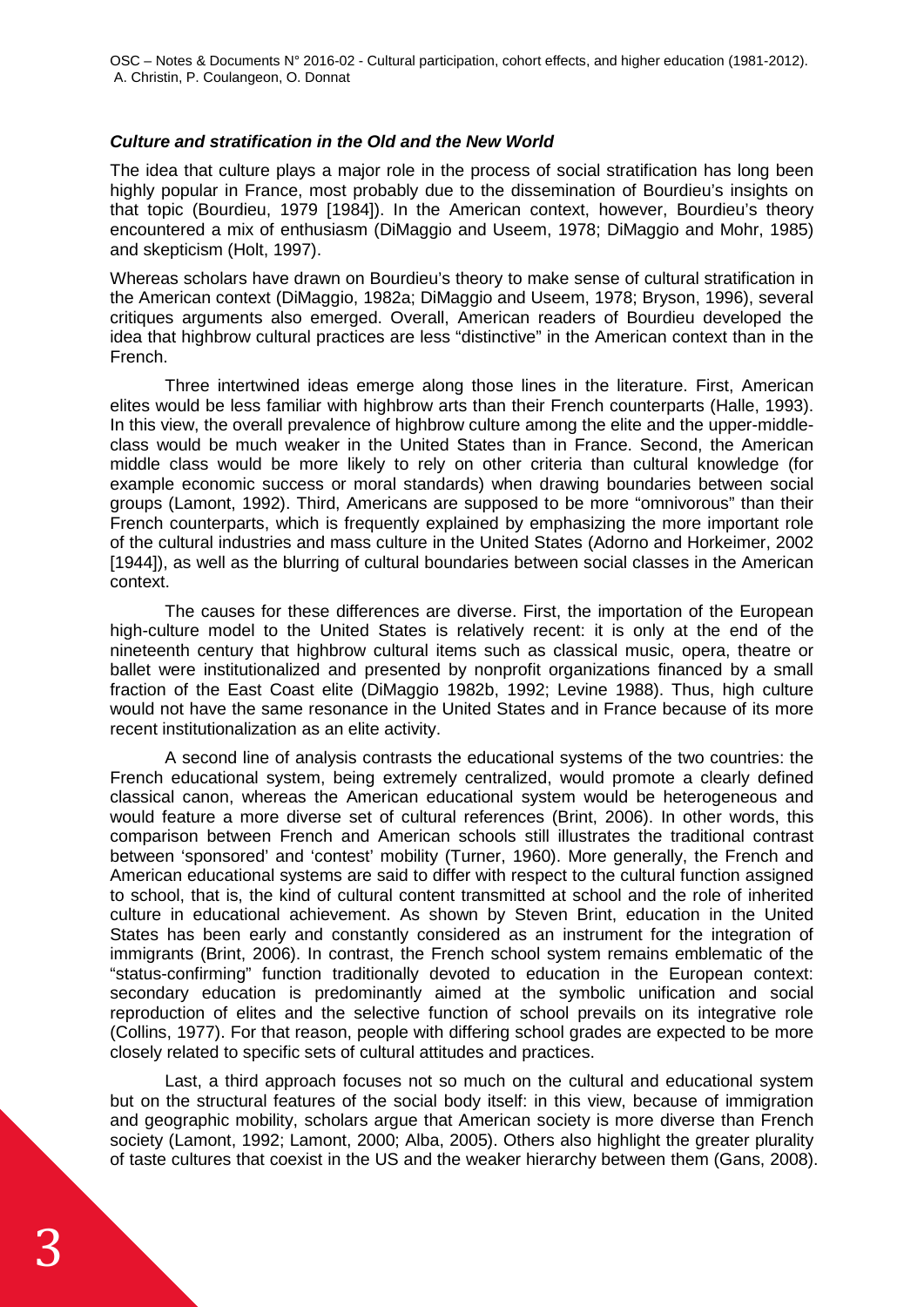According to these arguments, the structuring power of high culture would be weaker in the United States than it is in France. While interesting in their own right, it is important to note here that these findings about the "weaker" role of high culture in the United States do not necessarily cast a doubt on the applicability of Bourdieu's framework to the United States. According to Bourdieu, the stratifying power of culture is *not* attached forever to specific kinds of cultural goods (e.g., classical music, impressionism, etc.). Over time, the embodied form of cultural capital, which is part of the *habitus*, progressively supersedes its objectified form (Bourdieu, 1986). In other words, culture should not be understood as being primarily a matter of specific taste and practices but rather a matter of attitudes that can be applied to a high variety of cultural goods ranging from "hip" to "lowbrow." Dispositions, rather than the specific cultural artifacts to which they are applied, are socially distinctive. Distinction and the stratifying power of culture might therefore apply to other fields of practices than just highbrow arts (Holt, 1997).

One should not overestimate the differences between the United States and France with respect to cultural participation, especially in recent years. The two countries indeed underwent similar evolutions over the past fifty years, as the next section delineates.

#### *Trends in cultural participation in France and in the US*

Trends in cultural participation have been extensively explored separately in the past, in France (Donnat, 1994, 1999, 2011) and in the US (Peterson and Sherkat, 1996; Peterson and Kern, 1996; DiMaggio and Mukhtar, 2004), but only scarce attempts have been made to compare French and American trends.

A recent study, based on the comparison between the surveys on cultural participation of the French Ministry of Culture and Communication and the US National Endowment of the Arts, makes a step in that direction (Christin and Donnat, 2014). Christin and Donnat start by emphasizing the differences between France and the US in the early 1980s, at a time when the American, whilst being much more avid consumers of television, had a higher overall level of cultural participation, except in the area of book reading. It then shows that the changes observed in each country over the following decades have often been similar, although they occur later in France (e.g. increasing consumption of television, decreasing book readership).

The only disparity concerns certain types of cultural outings (e.g. cinema, theatre and dance performances), for which attendance figures rose in France during the 2000s, at a time when they were showing a marked decline in the USA. It also emphasizes the similarities between the two countries in the changes that occurred in the profile of cultural consumers, in terms of age, gender, level of education and income. In both countries, cultural consumers are increasingly older and increasingly feminized. On each side of the Atlantic, a reduction in the cultural participation of the highest-educated people has also been observed (*Ibid.*).

Yet this study does not identify the underlying temporal structure of the cultural and social transformations under consideration. This is the main concern of our analysis.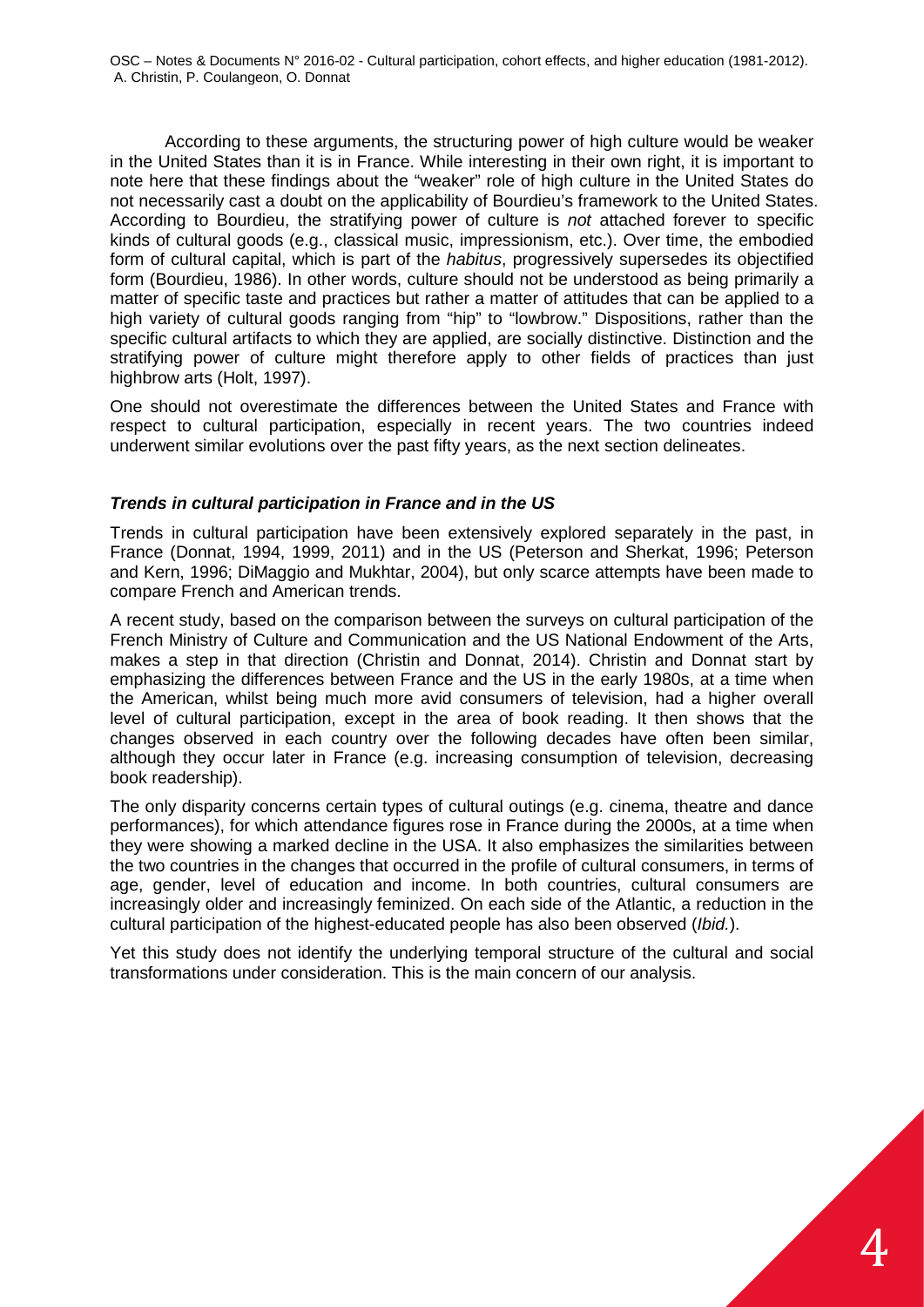#### **II. Mass culture and mass education: similar processes, different chronology in the United States and France**

In most Western countries, changes in cultural participation arise from the combination of a variety of factors. Commodification, urbanization, the accelerating pace of technological innovation, women's entry on the paid labor market, globalization, among many other changes, play an important role in shaping and changing lifestyles and cultural taste.

For the purpose of the paper, a couple of striking similarities between the Americans and the French should be emphasized: the growing importance of mass culture and the development of mass education<sup>[1](#page-6-0)</sup>. The two countries underwent highly similar changes in these two areas, though with a delayed chronology in France.

#### *French and American roads toward cultural massification*

The "cultural industries" flourished both in the United States and France over the past half century, though in a relatively delayed manner in France. In both countries, considerations on mass culture have long been dominated by the controversial views on its evils. Criticism of mass culture brings together the mostly traditional defenders of humanities (Duhamel, 1930), the detractors of the media and entertainment-based manipulation of the crowds (Le Bon, 1900; Riesman *et al*., 1950) and the more radical Marxists critics from the Frankfurt school, according to whom cultural industries convey fake cultural repertoires that alienate people from their class identities (Adorno and Horkheimer, 2002 [1944]). However, in the American context, some authors elaborated on the positive virtues of mass culture as a cement of social cohesion (see for example Horace Newcomb and Paul Hirsch (1983) or James Carey (1988) on television; see also Levine on radio (Levine, 1992)).

The advent of mass-culture is historically anchored in a dual process that successively occurred in Europe and in the US. The birth of mass culture has been primarily rooted in the development of printings, and the story of this first age of mass culture is basically a European story (Sirinelli, 2002a; Mollier, 2002). In France, it is the advent of wide-circulation newspapers and cheap books collections in the late 1830s that marks the first step into the age of mass-culture (Khalifa, 2001; Mollier, 2002). But a second age of mass culture, which occurred about one hundred years later, follows the birth of radio and cinema. At the turn of the twentieth century, cinema has been the general matrix of modern cultural industries (Bowser, 1994) which development peaks between the 1930s and the 1950s, during the golden age of Hollywood (Scott, 2005). In France, the mass-culture had its heyday a few years later in the sixties (Sirinelli, 2002b). By contrast with France in particular and with European countries in general, the US benefited from an advantageous environment for the further development of mass-culture economy: a broad market, linguistically unified, etc.

In the fifties, the deployment of television marked a further step in the development of mass culture. Again, this deployment occurred more precociously in the US than in France. At the beginning of the sixties, nearly 90% of the American households had a television set. In France, no more than 35% percent of their French counterparts hold a television set at this time (Waterman, 2009: 184). Still in 1970, the ratio between the overall number of televisions in the country and the size of the population is two times higher in the United States than in France  $2$ . It was not before the early 2000s that the gap between the two countries

<span id="page-6-1"></span>

<span id="page-6-0"></span><sup>&</sup>lt;u>.</u>  $1$  A more thorough comparison would include the differing rates of entry of women's in the labor force, the evolution of the birth and immigration rates, and the evolution of socio-economic inequalities in the two countries.<br>2 Source : World data bank, World Development Indicators[:http://databank.worldbank.org/ddp/home.do?Step=12&id=4&CNO=2](http://databank.worldbank.org/ddp/home.do?Step=12&id=4&CNO=2)<br><sup>2</sup> Source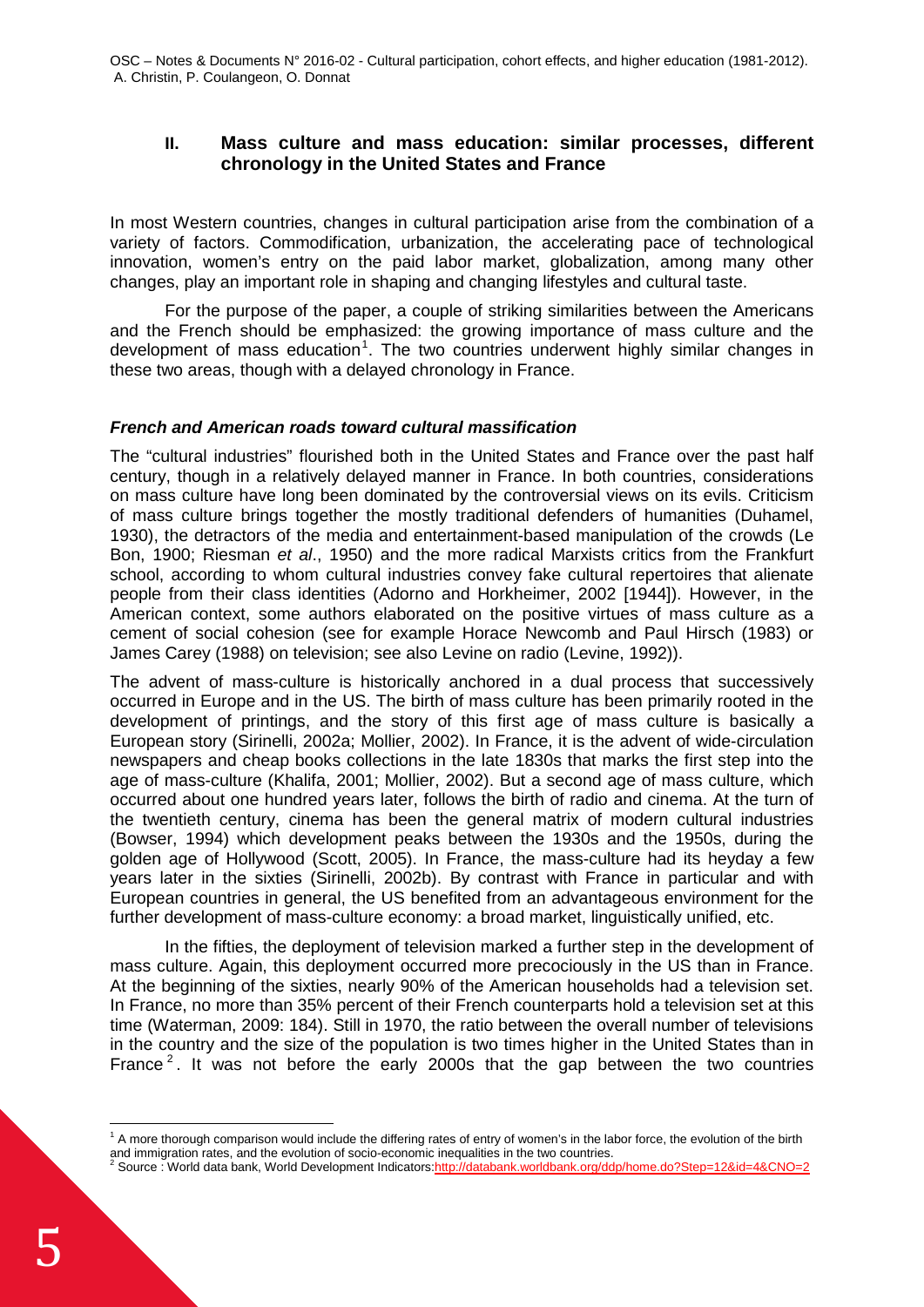disappeared. At this time, between 95 and 97% of the population has access to television in France, whereas in the United States, this number was 98-99% (INSEE<sup>[3](#page-7-0)</sup>, Nielsen<sup>[4](#page-7-1)</sup>).

Finally, the emergence of the internet and related technologies over the last 15 years provided another illustration of the time lag in cultural massification between France and the US. In 2000, about 12 percent of French households had an access to the internet, at a time when the corresponding rate was 41.5 percent in the US. One year later, 18 percent of the French households had an internet access, compared to 50.5 percent of their American counterparts. Still in 2004, only one third of the French households had an access to the internet, and it was not before 2007 than this proportion reached the level observed in the US in 2001 (OECD, 2008: 232).

On the production side, a notable concentration process took place in the US in the entertainment and media sector starting in the 1980s: as of 2014, a handful of companies dominate the musical industry (the « Big Four » : Sony-BMG, Vivendi Universal, EMI and Time Warner), the radio industry (with Clear Channel Communication) (Klinenberg, 2007), and the media sector: Disney, AOL-Time Warner, Viacom, General Electric, News Corporation, Yahoo !, Microsoft, and Google) (Bagdikian, 1997 Martel 2010). In France, a more modest concentration process also took place, starting in the late 1990s : for example, the book industry revolves around Editis et Hachette Livre, whereas the media sector features nine prominent companies (Hachette Filipacchi Médias (Lagardère), Socpresse (Dassault), Amaury, Prisma Presse, La Vie-Le Monde, Emap Media, Bayard Presse, Ouest-France). The public support provided to independent companies through the « politique culturelle » might have played a limiting role.

#### *The cultural consequences of school expansion*

The United States and France also witnessed a transformation of their respective higher education systems. In the two countries, the number of people with post-secondary diploma increased exponentially. Yet, as in the case of mass culture, such changes occurred much later in France than in the United States.

In the US, secondary school expansion began in the 1920s and was nearly achieved at the end of the 1940s, when the rate of high school graduation was nearly 70 percent (Brint, 2006:163; Brint and Karabel, 1989). It would be another sixty years before this rate reached the same level in France. The differences between the two countries are striking when one looks at the people born in 1940: 22% had attended a university in the United States against only 7% in France.<sup>[5](#page-7-2)</sup> It was only at the beginning of the 1990s that the percentage of *baccalauréat* holders, including non-vocational, technical and professional tracks, reached 70 percent (Depp, Insee, 2014: 248).

In both countries, a longer training and attendance to a university has become a precondition in order to enter many emerging occupations. As a result, a stronger emphasis is placed on the functional utility of technical and commercial knowledge, rather than the symbolic prestige of the humanities.

This section delineated the similar evolutions affecting the United States and France with respect to the cultural industries and higher education. Yet these two phenomena are not of the same nature: changes that occurred in the field of education may have longerlasting effects on people's behaviors than changes that occurred in the field of cultural production. People are indeed durably affected by the schooling conditions they experienced

 $\overline{a}$ 

et Current Population Surveys 1983-1999.

<span id="page-7-0"></span><sup>&</sup>lt;sup>3</sup> [http://www.insee.fr/fr/themes/tableau.asp?reg\\_id=0&ref\\_id=NATnon05140](http://www.insee.fr/fr/themes/tableau.asp?reg_id=0&ref_id=NATnon05140)

<span id="page-7-1"></span><sup>4</sup> [http://www.tvb.org/media/file/TV\\_Basics.pdf](http://www.tvb.org/media/file/TV_Basics.pdf)

<span id="page-7-2"></span><sup>&</sup>lt;sup>5</sup> Source : [http://louis.chauvel.free.fr/AVZLCINSEE.pdf,](http://louis.chauvel.free.fr/AVZLCINSEE.pdf) Enquêtes Emploi 1982-1998 – INSEE (origine : LASMAS IDL – CNRS)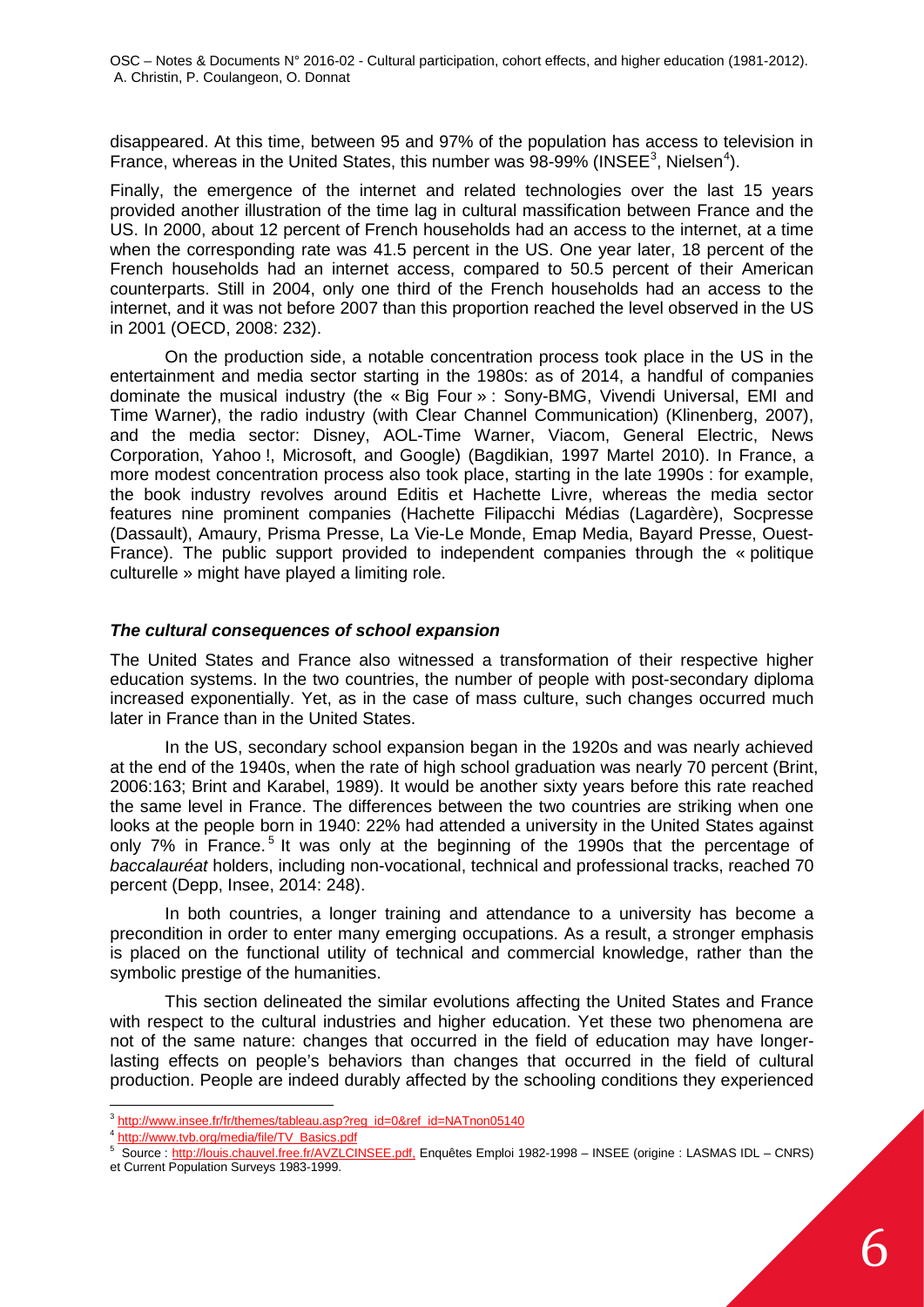in their childhood, during their primary socialization, which shapes social dispositions in an essential way. In contrast, the impact of the cultural environment broadly defined may be more temporary. In addition, educational training and cultural conditioning do not follow the same temporal pattern. At any given time, people from different birth cohorts may have experienced distinct educational situations, whereas the impact of a given cultural environment may affect people of different generations more uniformly. In other words, changing schooling conditions may have a stronger generational component than the changes taking place in the field of cultural production, which are more closely entwined with the characteristics of the period in which they occur.

#### **III. Data and Hypotheses**

In the empirical part of the paper, we try to ascertain some of the assumptions drawn from previous research on culture and cultural participation in France and in the US. In light of the foregoing, we first expect that the differences between the United States and France with respect to the cultural participation's stratifying power are not as strong as often alleged (H1). We also presume that in the two national contexts cultural change is located at the crossroad of cultural supply dynamics, which we assume to be predominantly period-related, and educational shift, which we assume to be primarily cohort-related. We nonetheless assume that people's cultural habits are more durably affected by the schooling conditions they experienced than by many of the salient although often ephemeral characteristics of the cultural context in which they live. We then expect the transformation of cultural practices across time, to be prevailingly a matter of generational change, in France as well as in the US (H2).

We also anticipate from previous research that the shape of generational change is by and large similar in the two countries (H3a), with a particular strong commitment of the so-called "baby boomers" in cultural life (H3b).

Finally, we believe that France and the US experienced a weakening of the tie between education and culture over generations. This weakening, which we consider as a side-effect of school expansion, is expected to be stronger in France, where the diffusion of mass education occurred later than in the US (H4).

The data comes from the American Survey of Public Participation in the Arts (SPPA) and from the Surveys on French Cultural Practices (FCP). The Survey of Public Participation in the Arts collects data on Americans' participation in the arts. It includes data on practices related to the performing arts, the visual arts, and the literary arts. The survey is conducted on a periodic basis by the Research Division of the National Endowment for the Arts (NEA) since  $1982^6$  $1982^6$ .

The Survey on French Cultural Practices includes data on French's' participation in the Arts as well, conducted almost each seven years by the Department of Studies and Prospective of the French Ministry of Culture<sup>[7](#page-8-1)</sup>. It covers the same field of practices than its American counterpart.

For the purpose of the analysis that follows, we restrict the scope of the comparison to the 1982, 1992, 2002 and 2008 editions of the SPPA survey and on the 1981, 1988, 1997 and 2008 editions of the FCP one. Although the reference years are not strictly identical on both sides, they are sufficiently close in time to consider the first, second, third and fourth edition of the French and American survey as equivalents.

**.** 

 $6$  For more detailed information, see<http://www.cpanda.org/cpanda/studies/c00016?view=summary>  $7$  For more detailed information, see<http://www.pratiquesculturelles.culture.gouv.fr/>

<span id="page-8-1"></span><span id="page-8-0"></span>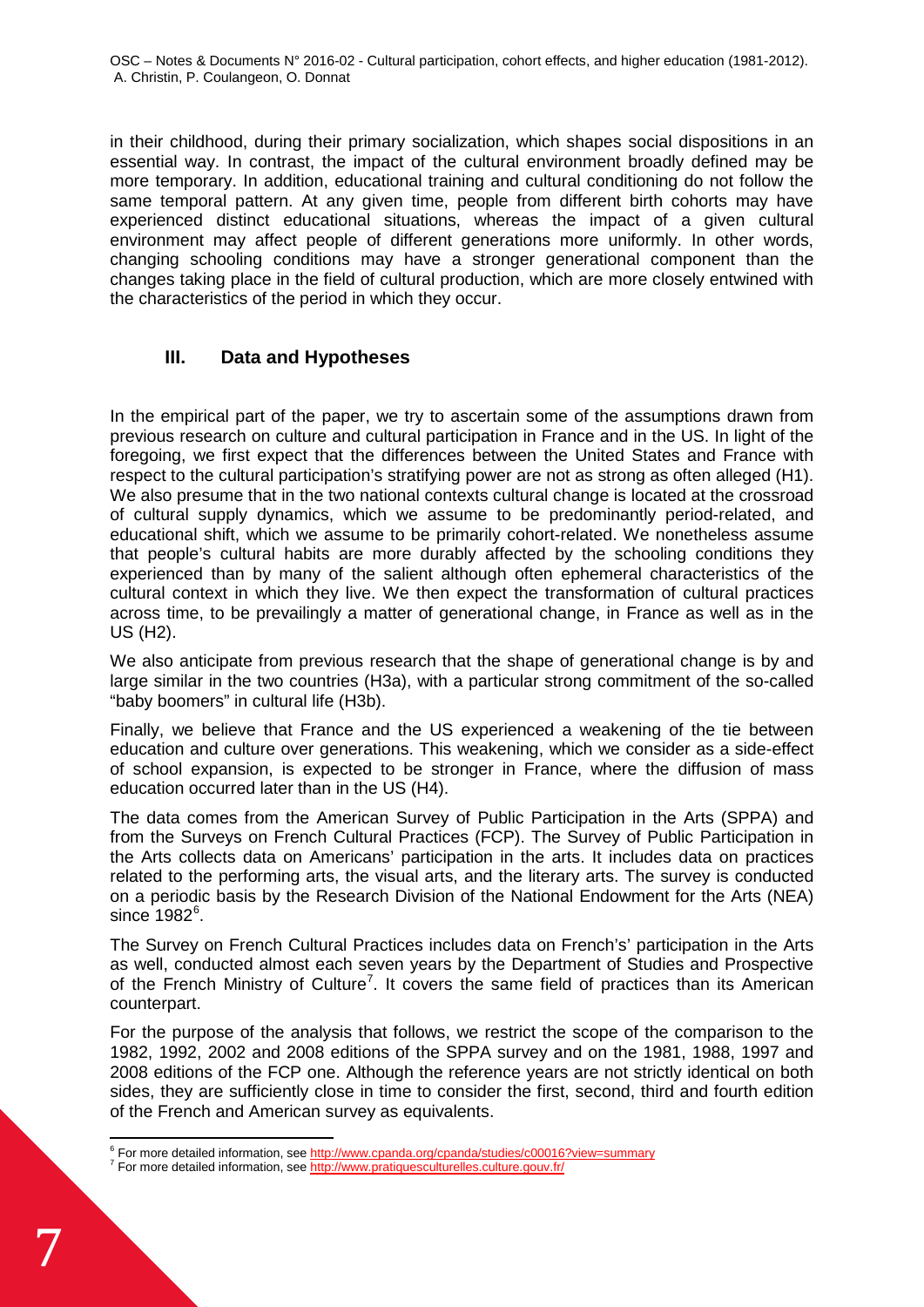We also deliberately restrict the scope of the analysis to a very small number of indicators that unambiguously measure the same practices. As the surveys come from two different sources, most of the variables they contain do not strictly relate to the same practices, even when apparently very close. Our concern was also to include indicators that to some extent cover both highbrow and lowbrow culture, given that the aim of our research was not only focused on the temporal and generational changes in the diffusion of highbrow culture. Finally, we have retained the three following indicators, all coded as dummy variables:

- The first one relates to the attendance at cultural facilities that essentially belong to the field of highbrow culture, including theaters, ballet performances, classical concert halls, museums and historical monuments. Referred to as CULTAC, it takes the value 1 when the respondents attended at least at one of the aforementioned facilities during the year preceding the survey, and 0 otherwise $s$ ;
- The second indicator refers to reading habits. Termed as READ, it takes the value 1 for people who read at least one book during the year preceding the survey, and 0 otherwise;
- Finally, the last one (TV) refers to the compulsive TV watchers, taking the value 1 for the respondents who watch TV at least 20 hours a week and 0 otherwise.

All of these indicators are derived from rather simply worded and unambiguous questions in the two series of surveys. The first two give a suitable approximation for people involvement in highbrow culture, or at least in the most legitimate cultural practices. Obviously, all theater play or museum do not belong to the realm of highbrow culture, but, all in all, the contrast between participants and non-participants in the five underlying practices measured by the CULTAC variable tell us something about people's participation in elite culture. Likewise, all readings - bestselling novels, romances, crime novels - do not belong to the realm of high culture as such, but the contrast between readers and non-readers is highly correlated to the distance from high culture.

Conversely, the last indicator might be considered as a good proxy for people's degree of commitment to mass-culture at large. Again, there is an increasing diversity of TV programs (thematic channels) and a certain diversification of viewers habits (video on demand, pay per view, etc.). Modern forms of TV consumption are certainly more segmented than traditional forms. To some extent, TV consumption is probably becoming a field of cultural distinction. But compulsive TV watching is still highly emblematic of a quite exclusive access to the most common products of mass-culture and generally appears negatively correlated as such with participation in the most legitimate cultural activities (Bennett *et al*., 2009). In that respect, the current metaphor of the omnivore and the univore (Peterson, 1992) may hide a more trivial contrast between culturally active people, on the one hand, whatever the kind of cultural practice they get involved in, including a quite large range of varied activities, from reading, to museum, concert or cinema, and culturally rather inactive people, on the other, who have hardly any access to any cultural activity, except for TV watching.

 $\overline{a}$ 

<span id="page-9-0"></span><sup>&</sup>lt;sup>8</sup> Preliminary analyses not reproduced her prove that, taken together, the basic five dummy variables related to theater, museum, ballet, classical concert and historical monument (1 if experienced during the year preceding the survey, 0 otherwise) can be added up in order to define a scale that corresponds to an underlying latent disposition towards these kind of activities as a whole. In each of the four American and French surveys, the reliability test conducted on the five elementary dummies gives Cronbach alphas from .69 to .75, which corresponds to conventionally acceptable values for this test. As the distribution of the resulting scale is not normally distributed, with a huge proportion of zero values, it is worthwhile considering the simple contrast between zero and non-zero value of the scale, i.e. between those who participated in one of the five cultural activities at least and those who did not participate in any of them.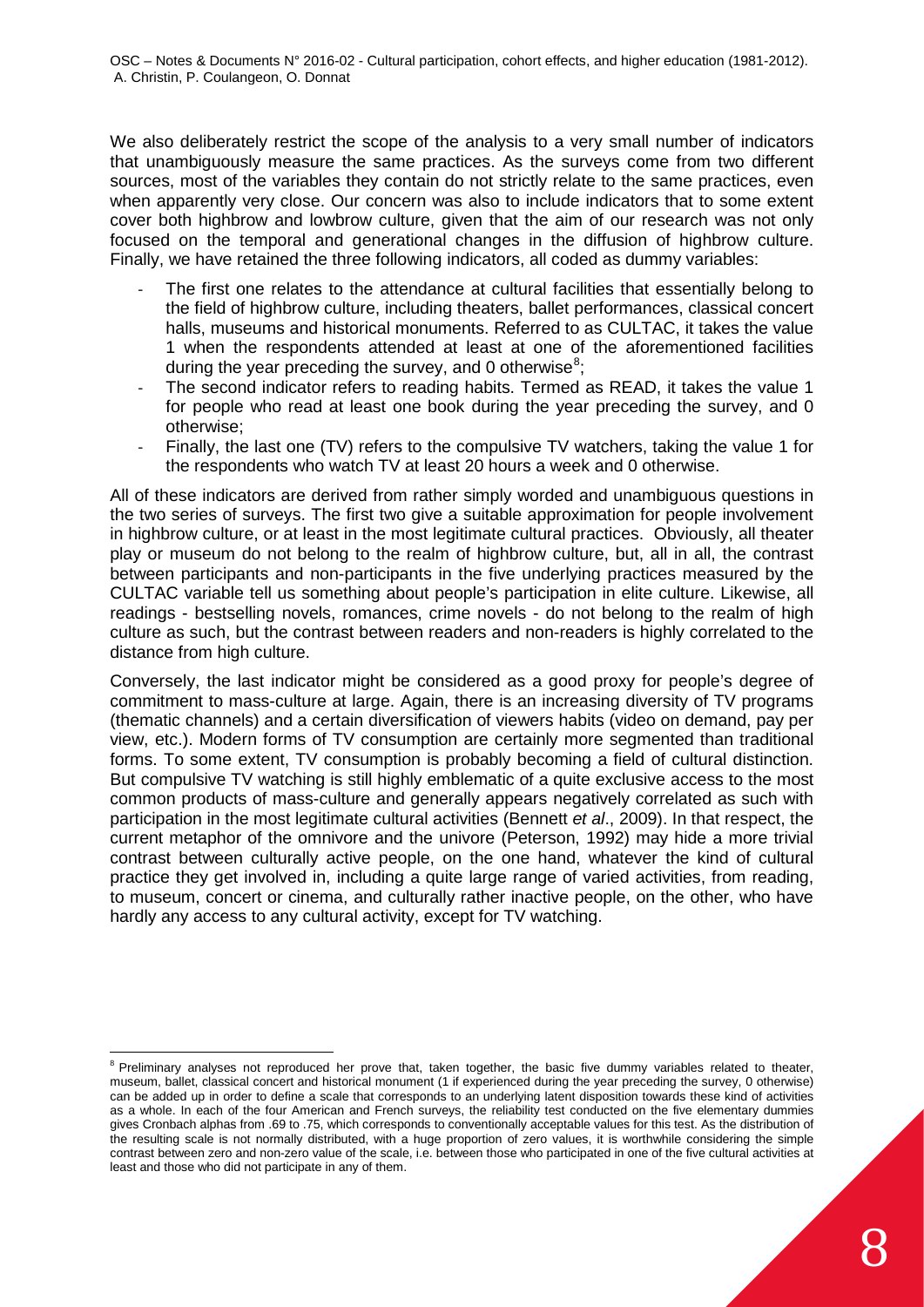#### **IV. Method**

The problems posed by the identification and estimation of age, period and cohort effects are widely acknowledged. Even when relying on longitudinal datasets, it is not possible by means of usual statistical regression models, to determine whether time-related changes are caused by age variations, periodic transformations or inter-cohorts disparities, because each of the three effects is a strict linear combination of the two others. This well-known identification problem has been the subject of abundant debates during the 1970's and 1980'S (see for example Mason *et al*., 1973; Glenn, 1976; Fienberg, 1979; Mason and Fienberg, 1985).

Various solutions have been proposed during the last fifteen years in order to enhance the handling of the misidentification of these three effects. Hereafter, we will rely on the Hierarchical Age Period Cohort (HAPC) class of models proposed by Yang and Land (Yang, 2008; Yang and Land, 2013). This class of models which specifically apply to repeated cross-sectional surveys appears conceptually and methodologically well-fitted to the structure of the data under consideration in this paper. It addresses the APC identification problem by means of multilevel modelling. It considers period and cohorts (level 2) as social and historical contexts within which individual respondents (level 1) are embedded. It treats age as fixed effects and period and cohort effects as random $^9$  $^9$ .

In what follows, we estimate a series of multilevel logistic regressions in which we regress the three previously defined dummy variables (CULTAC, READ, TV) on age, periods and cohorts. For each of the three variables, we first estimate a baseline model (*model 0*). that includes the age effect in its fixed part and the period and cohort effects in its random part.

Periods corresponds to 1982, 1992, 2002 and 2008 in the US and to 1981, 1988, 1997 and 2008 in the US. Birth cohorts are divided in five-year intervals, and restricted to the cohorts that are present at least two times in the series of surveys : [1920-1924], [1925-1929], [1920- 1924], [1925-1929], [1920-1924], [1925-1929], [1920-1924], [1925-1929], [1920-1924], [1925-1929], [1920-1924], [1925-1929] (see tables 1 and 2).

 $\overline{a}$ 

<span id="page-10-0"></span><sup>&</sup>lt;sup>9</sup> This technical solution has been subjected to serious criticisms during recent years. Bell and Jones identified substantial flaws in the initial formulation of the HAPC solution that, according to them, make the identification and disentanglement of age, period and cohort rather unrealistic (Bell and Jones, 2013 and 2014). In their response to these criticisms, Yang and Land and their co-authors admit that, under the very peculiar circumstances created by the simulated data used by Bell and Jones in support of their arguments, the identification problem can be intractable (Reither *et al*., 2015a). But they also contend that the situation generated by Bell and Jones's simulation hardly correspond to what is encountered in real data and should not prevent future research for making use of the HAPC model provided that the data on which it applies does not violate certain basic assumptions (absence of exacte algebraic effects - i.e. effects with no random components - and of highly collinear temporal dimensions). Bell and Jones reiterated their criticisms, though, producing new simulations that question the relevance of the HAPC solution as such (Bell & Jones, 2015). In a latest rejoinder, Yang and Lang, together with a long list of co-authors reemphasize that, subject to the aforementioned conditions, the HAPC model will correctly identify the three kinds of age cohort and period effects. Based on a previous graphical inspection of the age, period and cohort effect and on model selection statistics (comparison of the BIC statistics for embedded models that first introduce age, cohort and period effects separately, and then introduce them conjointly; see below table 3), as recommended by Yang and Land, we are confident in the truly three dimensional structure of our data. For each models, we also applied F Tests for the presence of random effects, as suggested by Yang and Land (Yang, 2008; Yang and Land, and 2013). Finally, we contend that in the US case as well as in the French case, the HAPC model with random period and cohort effect can be adequately applied for our three indicators. Other solutions, based on the intrinsic estimator (IE) methodology (Yang and Land, 2013) has been proposed some of them overcoming the limitations of both the IE and HAPC solutions, such as the de-trended intrinsic estimator put forward by Chauvel and Schroder (Chauvel and Schroder, 2014, 2015). These solutions do not fit to the structure of the data under consideration in this paper, though, due to the unequal time spans between the successive waves of the survey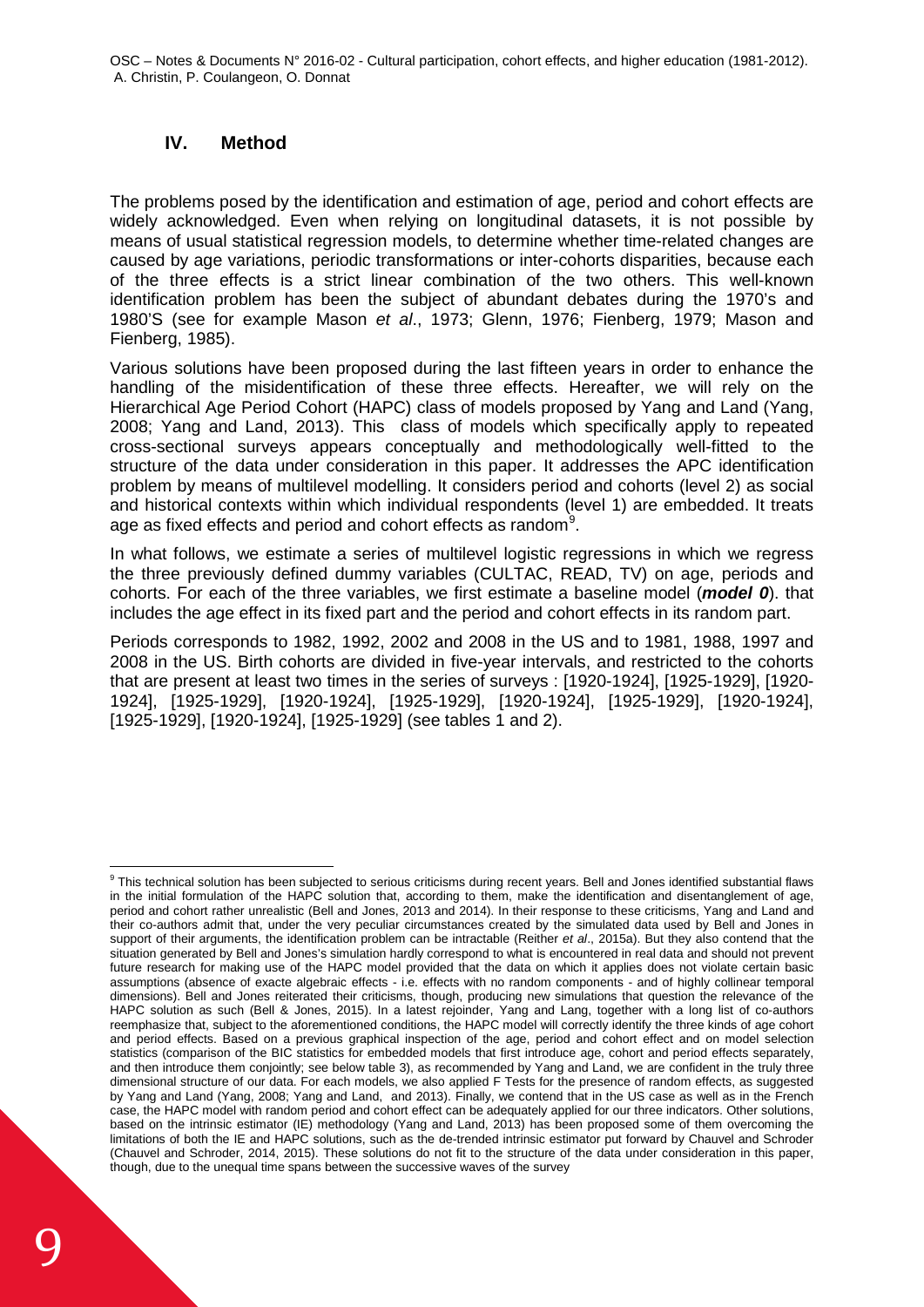|       | chacomodilent of the orient recoperability polices<br>1982 | 1992  | 2002  | 2008  | Total |
|-------|------------------------------------------------------------|-------|-------|-------|-------|
| 1920  | 881                                                        | 882   | 1030  | 394   | 3187  |
| 1925  | 838                                                        | 933   | 757   | 650   | 3178  |
| 1930  | 855                                                        | 996   | 830   | 717   | 3398  |
| 1935  | 874                                                        | 1082  | 966   | 875   | 3797  |
| 1940  | 970                                                        | 1198  | 1054  | 1131  | 4353  |
| 1945  | 1250                                                       | 1470  | 1407  | 1456  | 5583  |
| 1950  | 1250                                                       | 1745  | 1632  | 1752  | 6379  |
| 1955  | 1495                                                       | 1892  | 1784  | 1996  | 7167  |
| 1960  | 1409                                                       | 1806  | 1908  | 1910  | 7033  |
| 1965  |                                                            | 1495  | 1705  | 1683  | 4883  |
| 1970  |                                                            | 1310  | 1597  | 1599  | 4506  |
| 1975  |                                                            |       | 1247  | 1555  | 2802  |
| Total | 9822                                                       | 14809 | 15917 | 15718 | 56266 |

| Table 1: Cross-classification of the SPPA respondents by periods and cohorts |  |
|------------------------------------------------------------------------------|--|
|------------------------------------------------------------------------------|--|

Source : NEA, SPPA 1982 to 2008

|  | Table 2: Cross-classification of the EPCF respondents by periods and cohorts |
|--|------------------------------------------------------------------------------|
|--|------------------------------------------------------------------------------|

|       | 1981 | 1988 | 1997 | 2008 | Total |
|-------|------|------|------|------|-------|
| 1920  | 270  | 393  | 160  | 103  | 926   |
| 1925  | 263  | 339  | 174  | 147  | 923   |
| 1930  | 245  | 280  | 196  | 260  | 981   |
| 1935  | 244  | 340  | 175  | 244  | 1003  |
| 1940  | 253  | 280  | 159  | 286  | 978   |
| 1945  | 372  | 456  | 218  | 396  | 1442  |
| 1950  | 440  | 520  | 232  | 364  | 1556  |
| 1955  | 526  | 504  | 270  | 389  | 1689  |
| 1960  | 394  | 580  | 304  | 374  | 1652  |
| 1965  |      | 503  | 305  | 447  | 1255  |
| 1970  |      | 89   | 300  | 496  | 885   |
| 1975  |      |      | 263  | 415  | 678   |
| Total | 3007 | 4284 | 2756 | 3921 | 13968 |

Source: MCC, EPCF 1981 to 2008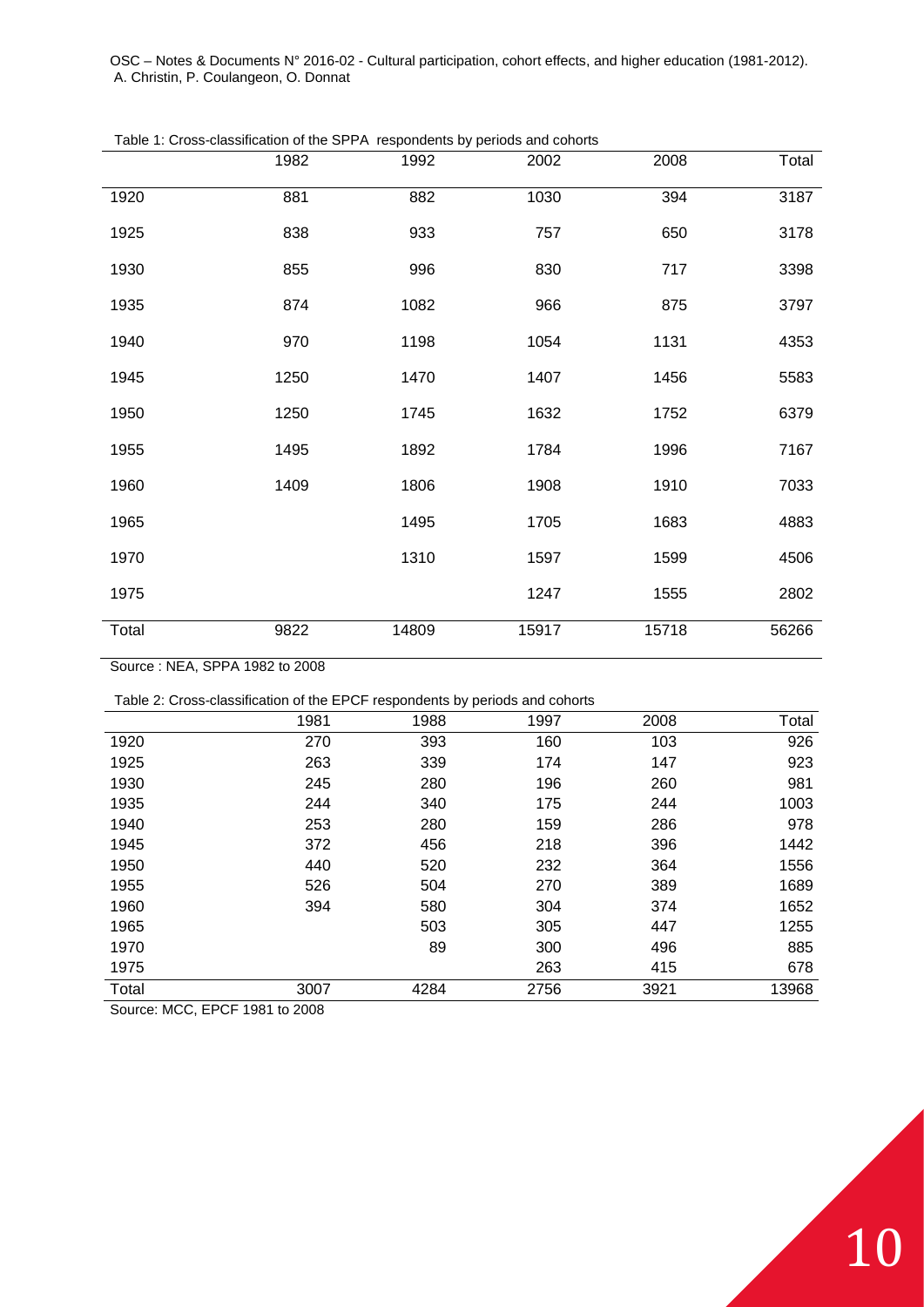We then estimate a more complex model (model 1) that adds two covariates, gender and education, in the fixed part of the model Education is coded as a three-category variable: less than high-school degree, high-school-degree, college or University diploma.

We finally estimate a second model (model 2) which allows for random variations of education effect with cohort, in order to test for our fourth hypothesis.

#### **V. Results**

In a first step, we assess the quality of adjustment of a series of embedded models that includes age, cohort and period effects separately and conjointly for each of the three cultural indicators under consideration in the analysis. As displayed in table 3, in each country and for each indicator, the model that introduces age, cohort and period simultaneously display a better goodness of fit to the data that the models that only introduce age or age and period or age and cohort separately (table 3). We then test for the goodness of fit of the previously defined model 1, which adds a set of control variable to the previous models. In both countries and for all three indicators, this model displays a better goodness of fit than the baseline model.

|               |         |                                                                      | France            | US.        |
|---------------|---------|----------------------------------------------------------------------|-------------------|------------|
|               |         |                                                                      | <b>BIC</b>        | <b>BIC</b> |
| <b>CULTAC</b> | Model 1 | age+cohort+period+ control variables                                 | 17294,23          | 53770,83   |
|               | Model 2 | age+cohort+period+ control variables+cohort/education<br>interaction | 17282,68          | 53790.77   |
| <b>READ</b>   | Model 1 | age+cohort+period+ control variables                                 | 13739,55 62117,60 |            |
|               | Model 2 | age+cohort+period+ control variables+cohort/education<br>interaction | 13728,61          | 62118,32   |
| TV            | Model 1 | age+cohort+period+ control variables                                 | 15448,86          | 39477,43   |
|               | Model 2 | age+cohort+period+ control variables+cohort/education<br>interaction | 15452,91          | 39471.16   |

Table 3: Statistics for model selection (BIC criteria)

Table 4 displays the detailed parameters estimates of model 1 for each of the three indicators in France and in the US. In both countries, the parameter estimates of the fix part of the model show a relatively similar negative effect of age as to cultural facilities attendance and a positive impact as to TV watching. The impact of age on reading appears more complex, though, and quite different in the two countries, with opposite signs in the quadratic expression of age. In France, the likelihood of reading books declines with age, with a slight inflexion at older age, as suggested by the quadratic effect, whereas in the US, if first increase and then slightly decrease at older age. In both countries, this impact of age is rather small when compared to its impact on TV, though.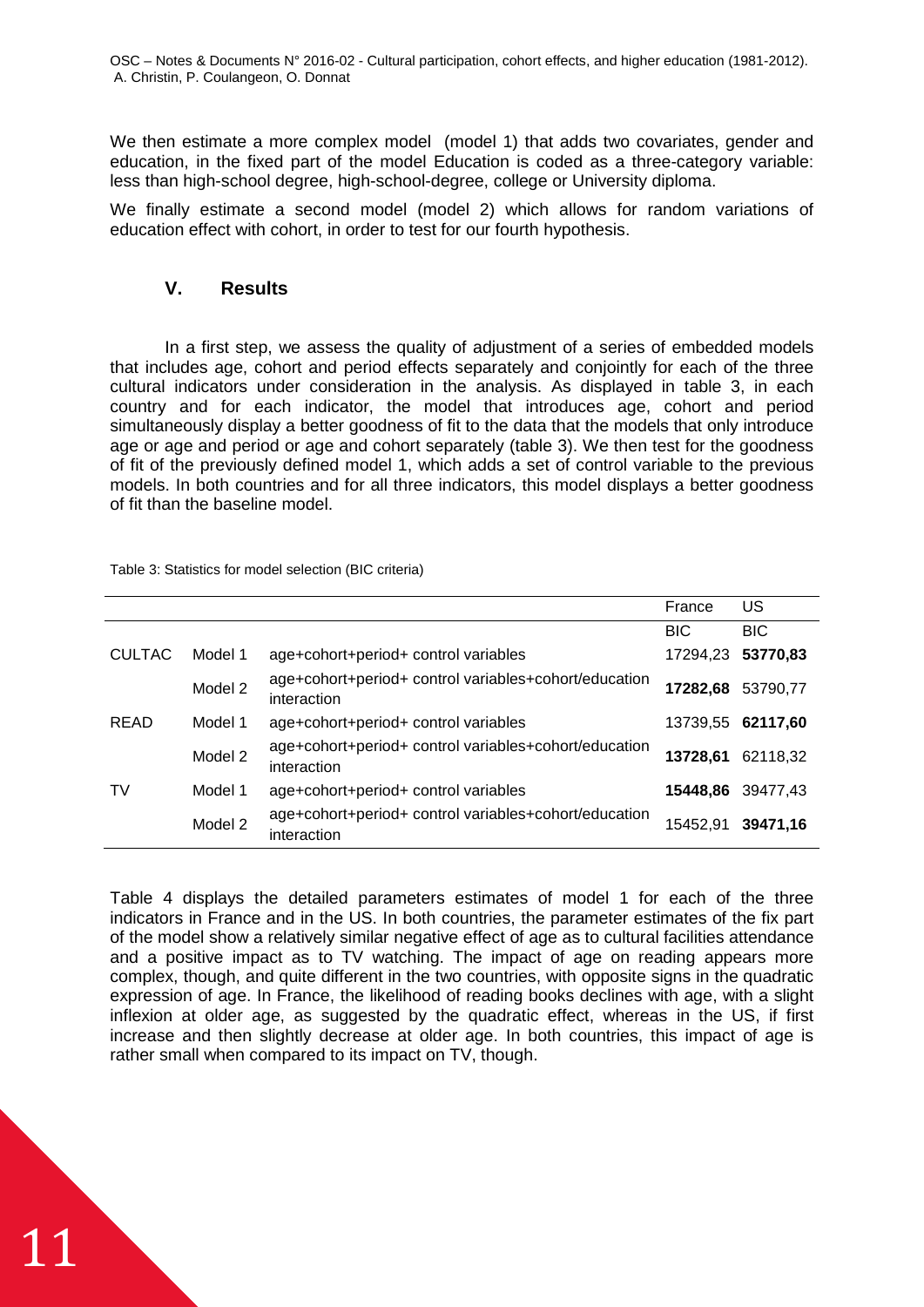|                                    |     | France          |            |                 |             |                              |    | US              |            |                              |             |                         |     |
|------------------------------------|-----|-----------------|------------|-----------------|-------------|------------------------------|----|-----------------|------------|------------------------------|-------------|-------------------------|-----|
|                                    |     | CULTAC          |            | <b>READ</b>     |             | TV                           |    | <b>CULTAC</b>   |            | READ                         |             | TV                      |     |
| <b>Fixed Effects</b>               |     | $\pmb{\beta}$   | OR $\beta$ |                 | OR $\theta$ |                              | OR | в               | OR $\beta$ |                              | OR $\theta$ |                         | OR  |
| Intercept                          | γ0  | $-0,232 +$      |            | $0,451$ *       |             | $-0,573 +$                   |    | $-1,543$ **     |            | $-1,264$ ***                 |             | 0,047                   |     |
| Ag                                 | β1  | $-0,007$        |            | $-0,120$ **     |             | $0,154$ ***                  |    | 0,013           |            | $0,018$ *                    |             | $0,149$ ***             |     |
| Agsq                               | β2  | $-0,018$ *      |            | $0,047$ ***     |             | $0,039$ ***                  |    | $-0,057$ ***    |            | $-0.014$ ***                 |             | $0,084$ ***             |     |
| Female                             | β3  | $-0,037$        | 1,0        | $0,361$ *** 1,4 |             | $0.329$ *** 1.4              |    | $0,155$ *** 1,2 |            | $0.717$ *** 2.0              |             | $0,073$ **              | 1,1 |
| educ_2                             | β4  | $1,159$ *** 3,2 |            |                 |             | 1,397 *** 4,0 -0,700 *** 0,5 |    | $0,896$ *** 2,4 |            |                              |             | 0,898 *** 2,5 -0,104 ** | 0,9 |
| educ_3                             | β5  | $1,849$ *** 6,4 |            |                 |             | 2,080 *** 8,0 -1,412 *** 0,2 |    | $2,190$ *** 8,9 |            | 2,043 *** 7,7 -0,716 *** 0,5 |             |                         |     |
|                                    |     |                 |            |                 |             |                              |    |                 |            |                              |             |                         |     |
| Random effects                     |     |                 |            |                 |             |                              |    |                 |            |                              |             |                         |     |
| year 1981                          | u1  | 0,089           |            | $0,189 +$       |             | $-0,603$ **                  |    |                 |            |                              |             |                         |     |
| year 1988                          | u4  | 0,003           |            | 0,042           |             | 0,148                        |    |                 |            |                              |             |                         |     |
| year 1997                          | u2  | 0,048           |            | 0,030           |             | 0,243                        |    |                 |            |                              |             |                         |     |
| year 2008                          | u3  | $-0,141 +$      |            | $-0,264$ *      |             | 0,214                        |    |                 |            |                              |             |                         |     |
| year 1982                          |     |                 |            |                 |             |                              |    | $0,251 +$       |            | $0,144 +$                    |             | $-0,057$                |     |
| year 1992                          |     |                 |            |                 |             |                              |    | $0,256 +$       |            | $0,182$ *                    |             | $0,078 +$               |     |
| year 2002                          |     |                 |            |                 |             |                              |    | $-0,118$        |            | $-0,115$                     |             | $-0,056$                |     |
| year 2008                          |     |                 |            |                 |             |                              |    | $-0,390$ **     |            | $-0,211$ *                   |             | 0,035                   |     |
| cht 1920                           | v1  | $-0,123$        |            | $-0,156$        |             | 0,126                        |    | $-0,016$        |            | $-0,024$                     |             | $-0,334$ ***            |     |
| cht 1925                           | v2  | $-0,072$        |            | $-0,048$        |             | 0,093                        |    | $-0,012$        |            | $-0,006$                     |             | 0,001                   |     |
| cht 1930                           | v3  | $-0,084$        |            | $-0,031$        |             | $-0,120$                     |    | 0,016           |            | 0,016                        |             | $0,111 +$               |     |
| cht 1935                           | ν4  | 0,049           |            | 0,002           |             | $-0,018$                     |    | 0,022           |            | 0,003                        |             | 0,057                   |     |
| cht 1940                           | v5  | $0,229$ **      |            | $0,199$ *       |             | $-0,012$                     |    | 0,001           |            | 0,009                        |             | $0,105 +$               |     |
| cht 1945                           | ν6  | $0,260$ ***     |            | $0,213$ *       |             | $-0,114 +$                   |    | 0,009           |            | 0,020                        |             | 0,083                   |     |
| cht 1950                           | ν7  | 0,021           |            | $0,179$ *       |             | $-0,093$                     |    | $-0,013$        |            | 0,002                        |             | 0,040                   |     |
| cht 1955                           | ν8  | $0,133 +$       |            | $0,168 +$       |             | $-0,031$                     |    | 0,015           |            | 0,002                        |             | $-0,008$                |     |
| cht 1960                           | ν9  | 0,067           |            | 0,143           |             | $-0,082$                     |    | $-0,016$        |            | 0,019                        |             | $-0,081$                |     |
| cht 1965                           | v10 | $-0,093$        |            | $-0,051$        |             | $-0,004$                     |    | $-0,014$        |            | $-0,016$                     |             | $-0,002$                |     |
| cht 1970                           | v11 | $-0,143$        |            | $-0,215 +$      |             | $0,192$ *                    |    | 0,006           |            | $-0,009$                     |             | 0,027                   |     |
| cht 1975                           | v12 | $-0,245$ *      |            | $-0,408$ **     |             | 0,064                        |    | 0,002           |            | $-0,016$                     |             | 0,002                   |     |
|                                    |     |                 |            |                 |             |                              |    |                 |            |                              |             |                         |     |
| Random Effects-Variance components |     |                 |            |                 |             |                              |    |                 |            |                              |             |                         |     |
| Year                               | τu0 | 0,010           |            | 0,031           |             | $0,126 +$                    |    | $0,075 +$       |            | $0,028 +$                    |             | 0,005                   |     |
| Cht                                | τνΟ | $0,026$ *       |            | $0,041$ *       |             | $0,013$ *                    |    | 0,001           |            | 0,001                        |             | $0,015$ *               |     |

Table 4 : Parameter estimates of model 1 (attendance to cultural amenities, books reading, compulsive TV watching) – France and the US

In both countries, gender has a significant impact on reading and TV watching, as well as on cultural facilities attendance in the US. In any case, women display a greater probability to read, watch TV and attend to theatres, museums, etc. than their male counterparts (table 4). But this impact of gender, as well as the impact of age, is considerably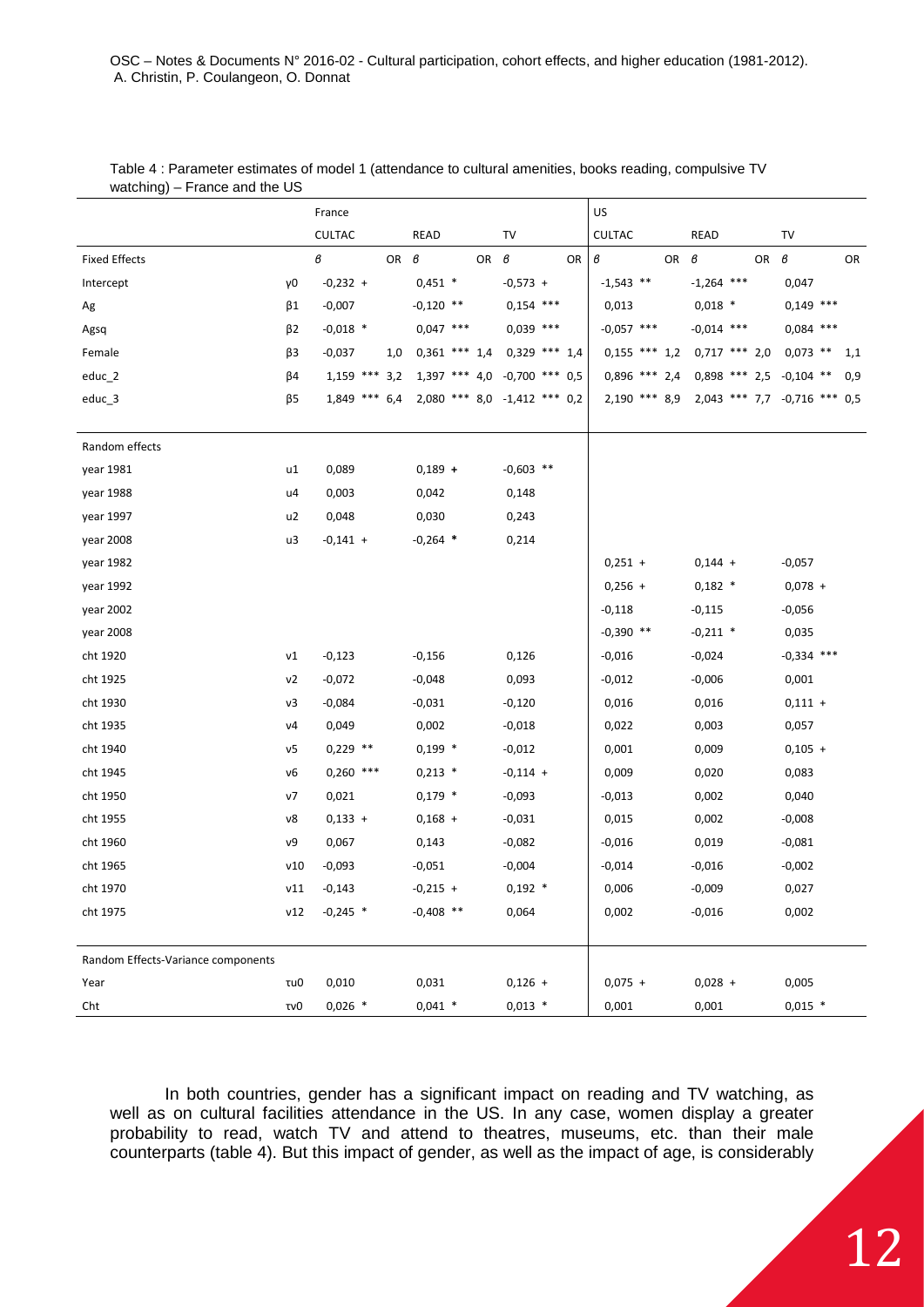weaker than the impact of education, which definitely appears as the best predictor for each of the three indicators, as displayed by the odds ratio reported in table 4. In France as well as in the US, the likelihood of the attendance to cultural facilities is more than twice higher for those with a high school graduate than for those with less than high school graduate (even more than three times higher in France). And the contrast is even sharper for those with at least some college, with a likelihood of reading a little more than six times higher in France, and nearly nine times higher in the US (table 4). Similar results are reported as to reading and as to TV watching, but the other way round in the latter case. Finally, it is also striking that for cultural facilities attendance as well as for book reading, the gap between the most educated and those with intermediate levels of qualifications appears even stronger in the US than it is in France, when comparing the values of the odds-ratio reported in table 4. It is only for television that the differences between the highest level and the intermediate level impacts appear rather similar in the two countries, and even a little smaller in the US. All in all, these results show a quite identical stratifying power of cultural participation – and especially participation in highbrow culture – in the two countries as regards to people's level of education at least and give some support to our first hypothesis. France and the US are very much more similar in that respect than often asserted. Differences between the two countries are much stronger when taking temporal dynamics into consideration, cohort and period effects

In France, period effects are generally non-significant for the attendance to cultural facilities and for reading, as shown by the period random effect coefficient *τu0* in the bottom part of table 4. In this respect, the significant random effects that appear for some years of the survey must be cautiously interpreted, although they can suggest a slight decline in cultural facilities attendance and reading over time. By contrast, a more significant and substantial period effect appears as to television, with a clear contrast between the first year of the survey (1981) and the following, that most probably corresponds to a pure supply effect. In 1981, the diffusion of television was far from the saturation level in French households. By the end of the eighties and during the two following decades, French broadcasting landscape experienced a major change, mainly due to the emergence of several commercial TV channels with extending programing hours, in sharp contrast with the prevailing state monopoly on TV broadcasting (Silj, 1992; Palmer & Sorbets, 1997). This resulted in a dramatic expansion of TV supply in a relatively short period of time that is likely to be reflected in the significant gap between the 1981 survey and the subsequent ones.

Period effects are much more significant in the US, with a clear-cut decline in cultural facilities attendance and reading over time, particularly pronounced in the last year of the survey, confirming previous research on cultural consumption in the US ( DiMaggio and Mukhtar, 2004; Christin and Donnat, 2014).

The examination of the random effects-variance components in the bottom part of table 4 depicts a significant contribution of the cohort random effect coefficient *τ<sub>ν0</sub>* for the three indicators in France, but for the third one only the US. In France and for the attendance to cultural facilities as well as for reading, the detailed inspection of the random coefficients, shows a strong concentration of the effect on the 1940 and 1945 cohorts, with a positive deviation, and on the 1970 and 1975 cohorts, with a negative deviation. As to television, the cohort effect is much more concentrated on the 1970 cohort, with a positive deviation. All in all, French baby boomers seem to durably have a better access to cultural facilities and those born in the 1970's display a higher level of television consumption.

The cohort effect that appears for television in the US is quite exclusively concentrated on the 1930 and 1940 cohorts, with a positive deviation for each. This suggests a somehow different pattern than the one observed in France, where a slightly significant negative deviation appears for cohort 1945, and where the 1970 cohort displays a positive deviation. In other words, whereas compulsive TV watching appears intrinsically associated with some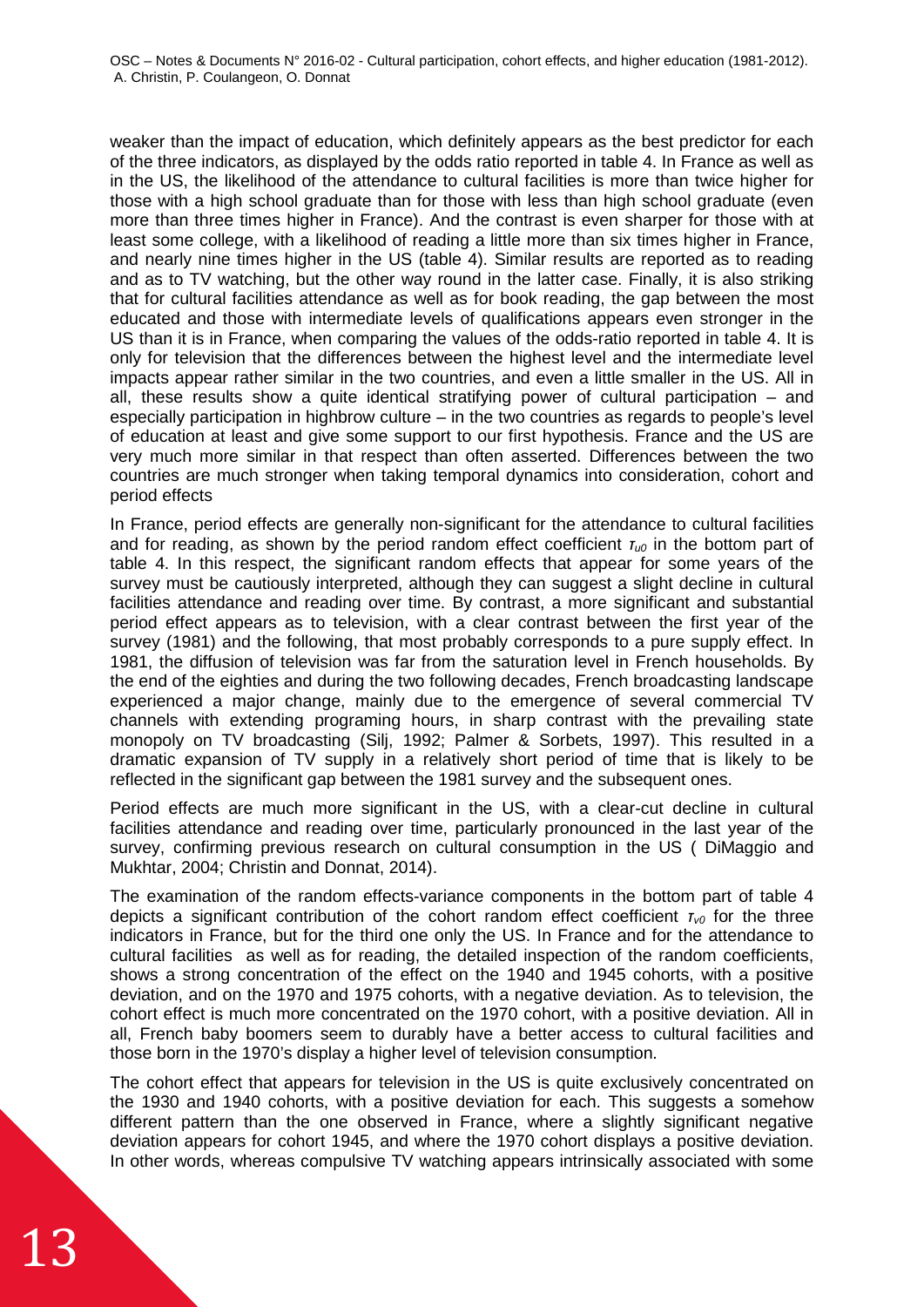of the oldest cohorts in the US, it is more closely related to some of the most recent ones in France. Overall, these results bring only limited support to our second hypothesis. Change in cultural participation appears to be prevailingly a matter of generation in France, but not in the US, except for TV watching. On the other side, change can be related to period effects in the US as to the attendance to cultural facilities and reading, and, to a lesser extent, as to TV watching in France. Changing cultural behaviors are thus not uniquely driven by generational dynamics. Finally, our third hypothesis is not supported as such. Although generational change observed in France seems indeed mainly concentrated on the baby-boomers, as expected, this baby-boomers effect is not exclusive of other significant deviations that affect other cohorts, specifically the youngest ones, as regards to attendance at cultural facilities as well as reading and TV watching. In addition, as significant cohorts effects only happen in the US as to TV watching, we cannot conclude that the shape of generational change is by and large similar in the two countries, as we anticipated it was.

Coming back to the goodness of fit statistics displayed in table 3, we can notice that the more elaborated model 2 that allows for a modulation impact of cohort on the education effect performs better than model 1 in France for cultural facilities attendance and reading and in the US for compulsive TV watching (table 3). Figure 1 displays the predicted probabilities of the attendance to cultural facilities in France, based on the estimates of model 2, and plotted by cohorts and level of education. This graphical display suggests that the modulation impact of cohort on education is concentrated on the youngest cohorts and on the highest level of education (college or university). This graphical impression is confirmed by the detailed inspection of the parameter estimates of the model reproduced in the appendix. On the whole, the distance between the highest and the lowest diplomas appears maximal among the French "baby boomers" (those born between 1940 and 1945) and minimal among the more recent cohort (those born between 1970 and 1975) as to the attendance to cultural facilities. In other words, this suggests that the kind of cultural practices measured by the CULTAC variable was more distinctive of the most educated people among the former than among the latter.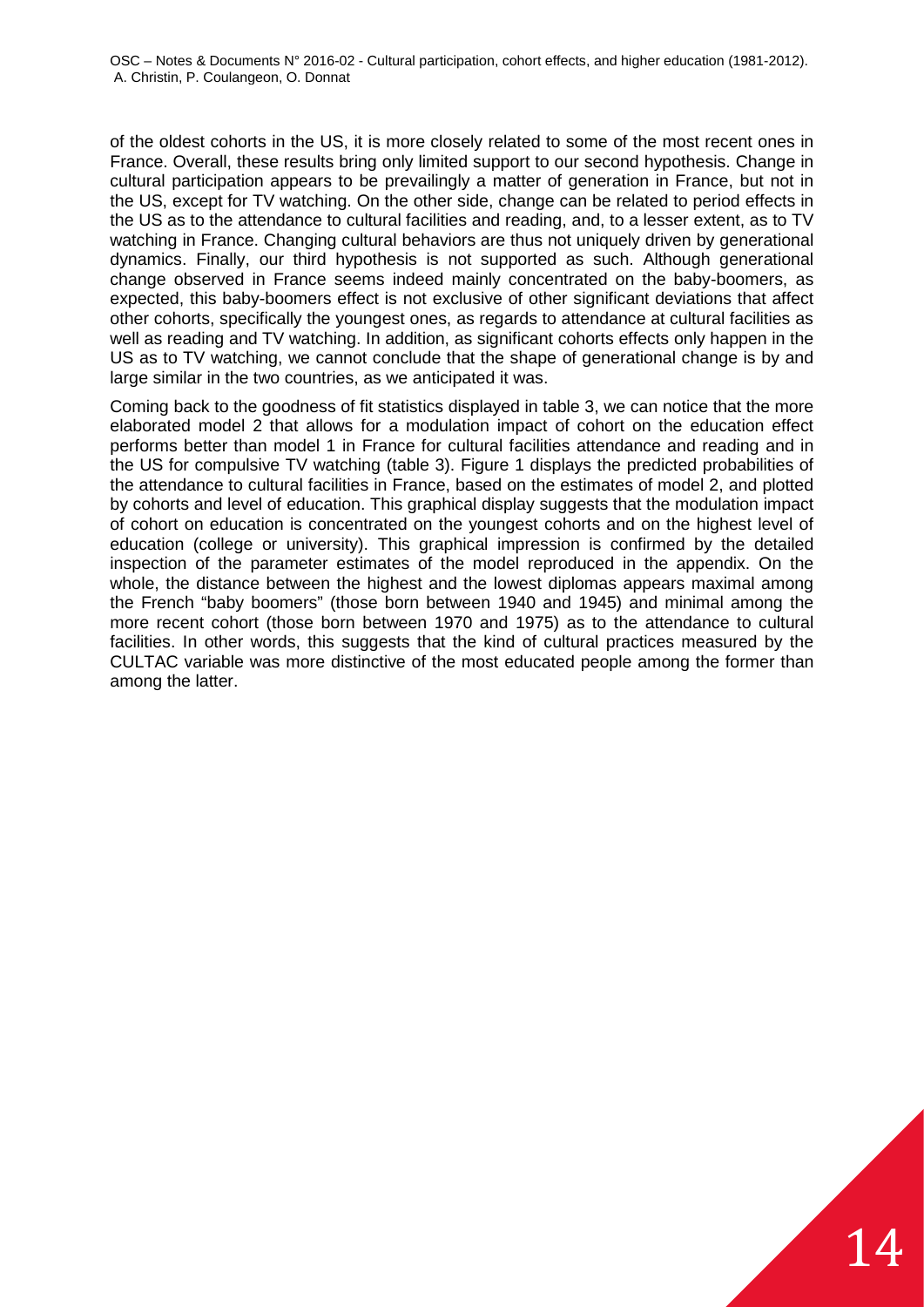

Figure 1: Estimated probabilities (Model 2) of the attendance at cultural facilities (CULTAC) by cohorts in France

As to books reading in France, the corresponding graph also suggests a concentration of this moderating impact on the youngest cohorts, but contrasting with the attendance to cultural facilities outcome, this modulation impact appears mainly concentrated on the lower and intermediate levels of education (figure 2). The detailed inspection of the parameter estimates of the model reproduced in the appendix indicates that this modulation impact is in fact more clearly concentrated on the intermediate level of education (high school degree). Whereas high-school graduates born before 1960 display a quite similar proportion of readers than the highest graduates, the proportion of readers among those born after 1960 gets closer to the proportion of readers observed among the least educated.



Figure 2: Estimated probabilities (Model 2) of books reading (READ) by cohorts in France

Finally, the moderating impact of cohort on the effect of education on compulsive TV watching in the US suggests a growing distance between the most educated (college or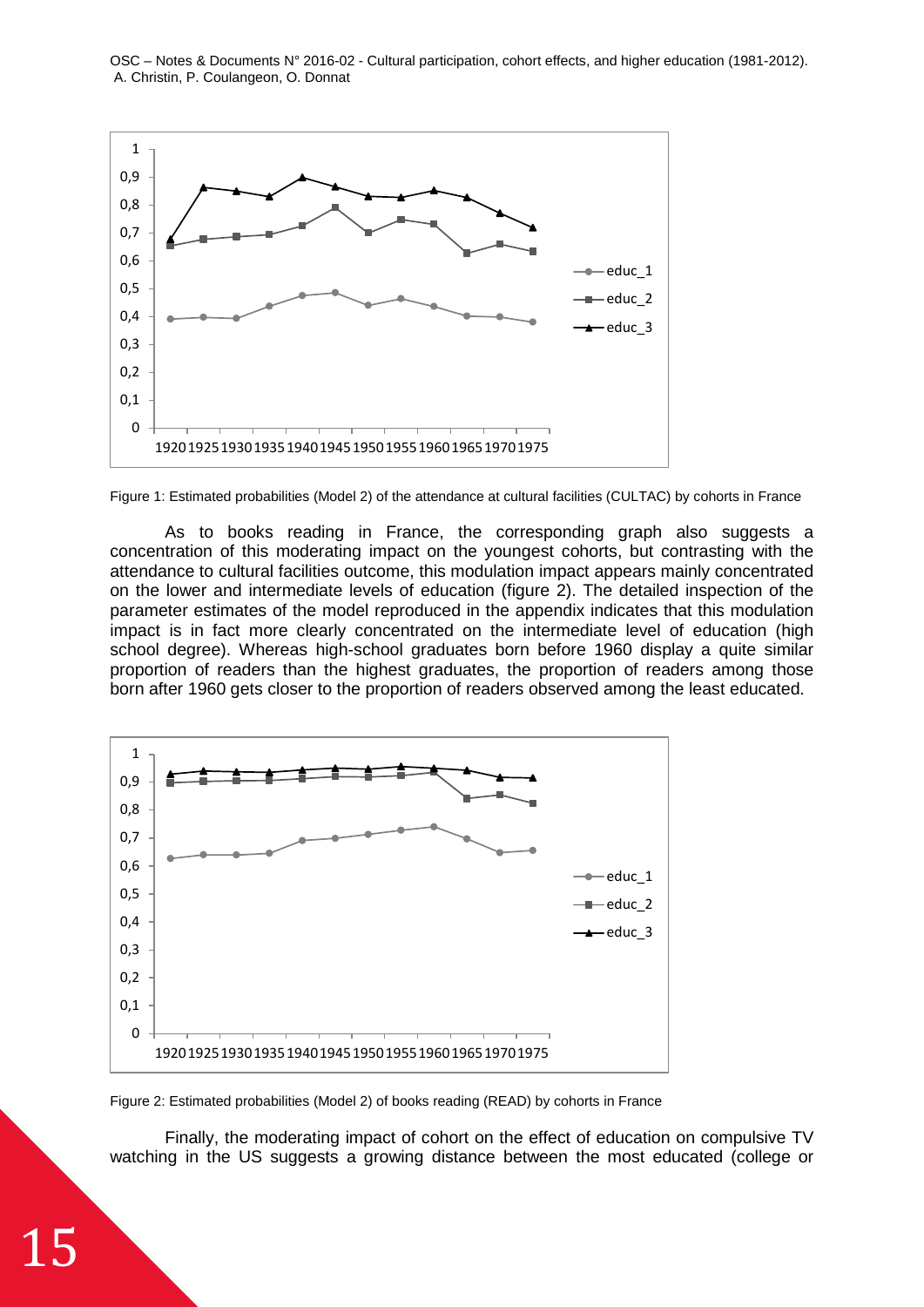university) and the rest of the population in terms of TV watching habits from the oldest generations to the youngest (Figure 3). Finally, the weakening impact of education on cultural participation that we expected to observe is only supported in France, at least for attendance at cultural facilities and reading, but not for TV watching. By contrast, it is only for TV watching that we observe such a moderating effect of cohort on the impact of education in the US. On the whole, our expectation of a stronger moderating effect of cohort in France is nonetheless supported.



Figure 3: Estimated probabilities (Model 2) of compulsive TV watching (TV) by cohorts in the US

#### **VI. Discussion**

Are France and the US so different in cultural participations matters? According to the results of the analysis displayed in this paper, people's engagement in cultural participation appears in both countries to be quite equally stratified by age and gender, at least with regard to the three indicators included in our comparison (attendance at cultural amenities, book reading and compulsive TV watching), with some minor differences as to book reading, though. Furthermore, in France as well as in the US, education remains a strong predictor of cultural participation, if not the strongest one. In that respect, the two countries are probably much more similar than sometimes stated. In both countries, participation in highbrow arts, such as attendance to museums, theatres, opera, as well as engagement in the most legitimate practices, such as reading, is highly stratified by education. In both countries, a huge gap exists between non-graduates and high school graduates in relation to these practices and an even sharper one between the former and those with at least some college. In both countries, access to higher education seems to go hand in hand with incommensurably highest levels of engagement in highbrow culture, and incommensurably lowest levels of commitment with the most trivial artefacts of mass-culture, such as TV. Accordingly, and all the more when keeping in mind the stronger gap between the very educational elite and the rest of the educated population in the US, we found little support in our data to the idea that cultural participation is a weaker status marker in the US.

The comparison between France and the US displays significant differences between the two countries with regard to the changes observed in the field of cultural participation since the early 1980s, though. First, period-related variations in cultural participation appear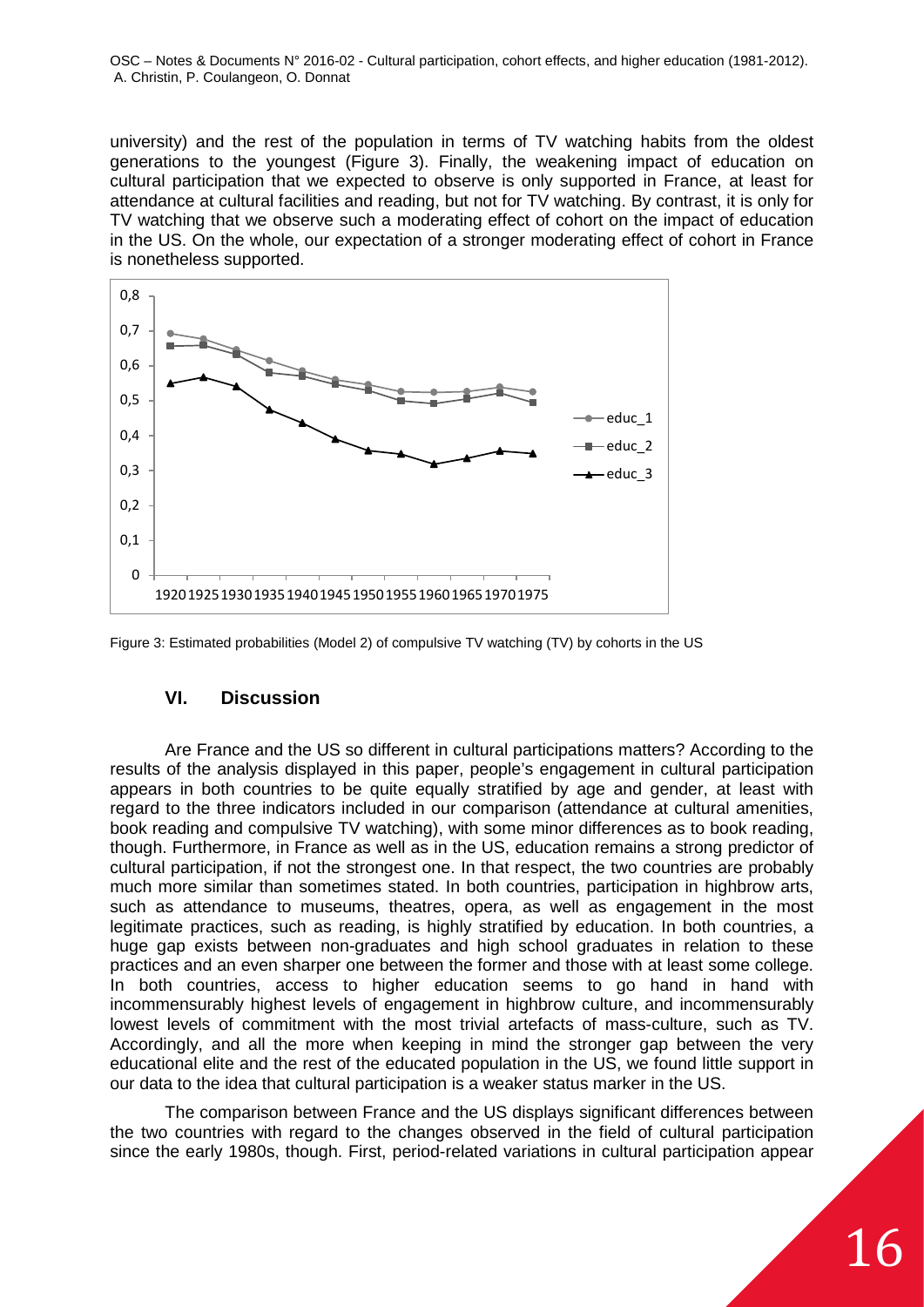quite stronger and significant in the US than they are in France, especially with regard to the attendance at cultural facilities. This might suggest in that matter a greater sensitivity of the Americans to the variations in their environment, especially to the economic fluctuations, possibly due to the differences between the two countries in social welfare in general and in public support to the arts and participation in the arts in particular. As such, this hypothesis remains highly speculative, though, and would need further investigation.

Finally, the two countries display even sharper contrast as to the disparities between generations, which seem globally more prominent in France than in the US, especially when it comes to participation in rather highbrow activities. In line with previous results on that topic (Donnat, 2011), these effects are mainly concentrated on the so-called French "babyboomers", i.e. roughly speaking people born between 1940 and 1955, with no equivalent on the other side of the Atlantic. In France, it seems that the so-called baby boomers had in their youth a privileged access to a flourishing supply of cultural goods and amenities and played a pivotal role in the diffusion of cultural practices and some form of cultural democratization. In a lot of domain, they continue as adults to exert a leading role in the cultural field, though, with a stronger involvement in cultural practices than the youngest generations. It is then among these cohorts that the differences between French and Americans might be the highest, then decreasing in the following ones.

The generational component of cultural change in France is not limited to the babyboomers, though. People born at the beginning of the 1970s, in particular, display a stronger commitment to television than both their elders and their followers. In addition, their American counterparts do not display the same pattern, which most probably reflect the time lag between the two countries as to the dissemination of television. Indeed, in France, these cohorts are those who grew up during the golden age of television. And this pattern is also coupled with the declining effect attached to these cohorts as regards to reading and, to a lesser extent, attendance at cultural amenities that mainly belong to the field of highbrow culture (theatre, museums, classical concerts, etc.).

Concerning reading as well as attendance at cultural amenities, a moderating effect of cohort on the impact of education also appears among the youngest French cohorts. But this moderating effect is concentrated on specific levels of qualifications which are not the same for the two indicators. This suggests that the underlying processes are probably not of the same nature in the two cases.

On the one hand, the relative decline of reading might be linked to the impact of school expansion, to the extent that it is mainly concentrated on the high school graduates born after 1965, namely the cohorts and the level of education that benefited the most from the sharp increase in the number of '*baccalauréat*' holders that occurred between 1985 and 1995 (Chauvel, 2000). In addition, it does not affect those with less than high-school degree and those with a college or university diploma. This decline most probably reflects a decreasing selectivity of this level of qualification. As the number of high school graduates increases, their average academic standards and skill level mechanically decreases and this is not surprisingly reflected in their reading habits, which are so intimately linked to cognitive abilities and school achievement.

Concerning the attendance at cultural amenities, on the other hand, the moderating effect of cohort on education impact cannot be so clearly considered as a consequence of the school expansion, as the generational decline observed among the youngest cohorts is primarily concentrated on the highest graduates (college or university), which does not correspond to the level where the effects of school expansion were maximal among the cohorts under consideration.

These results reflect the mix nature of the relation between education and cultural habits, i.e. the cognitive and social status components of the impact that education has on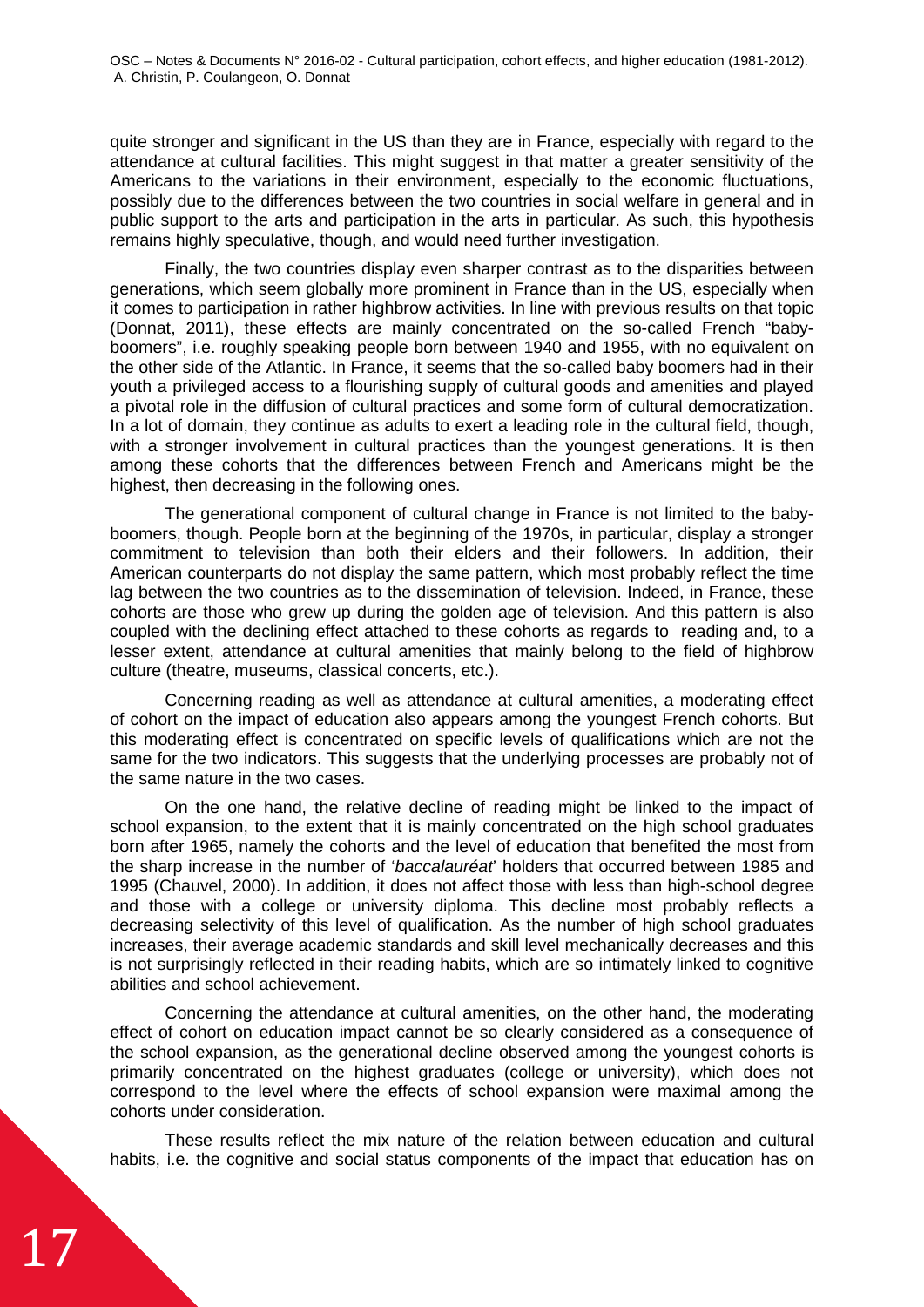them (Ganzeboom, 1982; Notten *et al*., 2014). The link between education and reading most probably illustrate the first one. Reading requires cognitive abilities that are positively correlated with education. The decline of reading among the high school graduates might thus be attributed to a decline of their average cognitive abilities in a context of school expansion and reduced selectivity attached to this level of education. By contrast, the link between education and attendance at cultural amenities may rather illustrate the status dimension of the impact of education on cultural practices. People manifest their belonging to the status group that corresponds to their level of education by adopting some emblematic practices of this group. In that sense, the relative decline observed amongst the most educated members of the youngest cohorts may simply demonstrate the declining distinctive power of this kind of practices in these cohorts.

Ironically, this declining involvement of the French graduates in cultural activities, which has no equivalent in the US in the cohorts under consideration, reflects a somehow paradoxical reduction of cultural inequalities in the French context. Decreasing inequalities are not due to a better access to cultural activities of the least educated, but to a declining involvement of the best endowed with cultural resources, which cannot be truly considered as a result of a cultural democratization process.

Finally, the moderating effect that cohort has on education in the US with regards to TV watching reflects an increasing distance between the educational elite of this country and the rest of the population as to the most emblematic device of mass-culture, that culminates among the 1960 cohorts. Again, this result is not very supportive of the idea that culture would have a weaker stratifying power among the American elites than it has among the French ones.

#### **Conclusion**

Concerning cultural participation and activities, France and the US differ probably most by their History than by the underlying social processes that link culture to education, and especially to higher education, in the two countries. Altogether,, there is no evidence of a weaker stratifying power of culture in that respect in the US, but a certain contrast between the changing cultural habits of French across generations, and the relative stability of the American ones. Ultimately, the contrast between France and the US most probably reflects the time lag between the two countries as to the chronology of school expansion and cultural massification. On the one hand, in France, the differences observed across generations in cultural practices illustrate and ongoing process in the field of education and in the field of culture. On the other hand, in the US, the relative absence of such differences across generations points to a story that seems already completed.

The main limitation of our analysis is undoubtedly due to the restrictive and exaggeratedly "substantialist" definition of culture and cultural participation we rely on in the two national contexts. Further investigation should be initiated that includes a wider range of indicators and that rely on a more inclusive and flexible definition of culture and cultural participation in the two countries.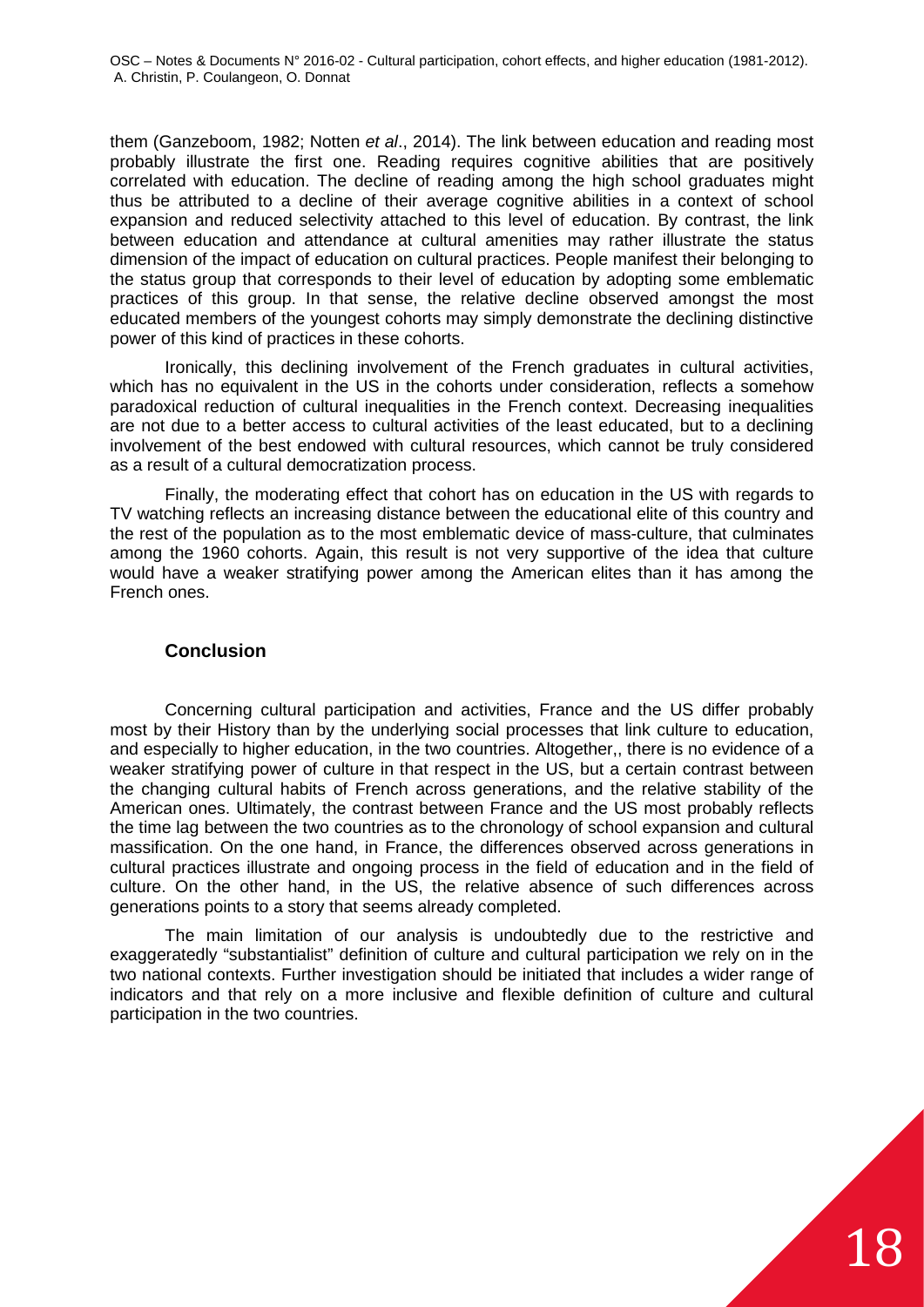#### **REFERENCES**

Alba, R. (2005), "Bright vs. blurred boundaries: Second-generation assimilation and exclusion in France, Germany, and the United States", *Ethnic and racial s*tudies, 28(1), 20-49

Atkinson, W. (2011), "The context and genesis of musical tastes: Omnivorousness debunked, Bourdieu buttressed", *Poetics*, 39(3), 169-186.

Bagdikian, B. (1997), *The Media Monopoly* (5th edition), New York: Beacon Press.

Bell, A & Jones, K. (2013), "The impossibility of separating age, period and cohort effects", *Social science & Medicine*, 93, 163-5.

Bell, A and Jones, K. (2014), "Another 'futile quest'? A simulation study of Yang and Land's Hierarchical Age-Period-Cohort model", *Demographic Research*, 30, 333-360

Bell, A and Jones, K. (2015), "Should age-period-cohort analysts accept innovation without scrutiny? A response to Reither, Masters, Yang, Powers, Zheng, and Land", *Social Science & Medicine*, 128, 331- 333

Bennett, T., Savage, M., Silva, E. B., Warde, A., Gayo-Cal, M., and Wright, D. (2009), *Culture, class, distinction*, Abingdon, UK: Routledge.

Bertin-Maghit, J. P. (2002), *Le cinéma sous l'Occupation: le monde*. Paris : Perrin.

Bogart, L. (1972), *The age of television: A study of viewing habits and the impact of television on American life*, New York: F. Ungar Publishing Company.

Bourdieu, P. (1979 [1984]), *Distinction: A social critique of the judgement of tante*, Cambridge MA: Harvard University Press.

Bourdieu, P. (1986), "The forms of capital", *in* J. Richardson (Ed.), *Handbook of Theory and Research for the Sociology of Education*, New York: Greenwood, 241-258.

Bowser, E. (1994), *The transformation of cinema, 1907-1915 (Vol. 2)*, Berkeley CA: University of California Press.

Brint, S. G. (2006), *Schools and societies*, Stanford CA: Stanford University Press.

Brint, S. and Karabel, J. (1989), *The Diverted Dream. Community Colleges and the Promise of Educational Opportunity in America, 1900-1985*, New York: Oxford University Press.

Brooks, Van Wyck (1915), "Highbrow and Lowbrow," *The Forum*, 53, 481-92.

Bryson, B. (1996), "Anything but Heavy Metal: Symbolic Exclusion and Musical Dislikes." *American Sociological Review* 61(5), 884-899.

Carey, J. W. (1988), *Media, myths, and narratives: Television and the presse*, Newbury Park, CA: Sage Publications.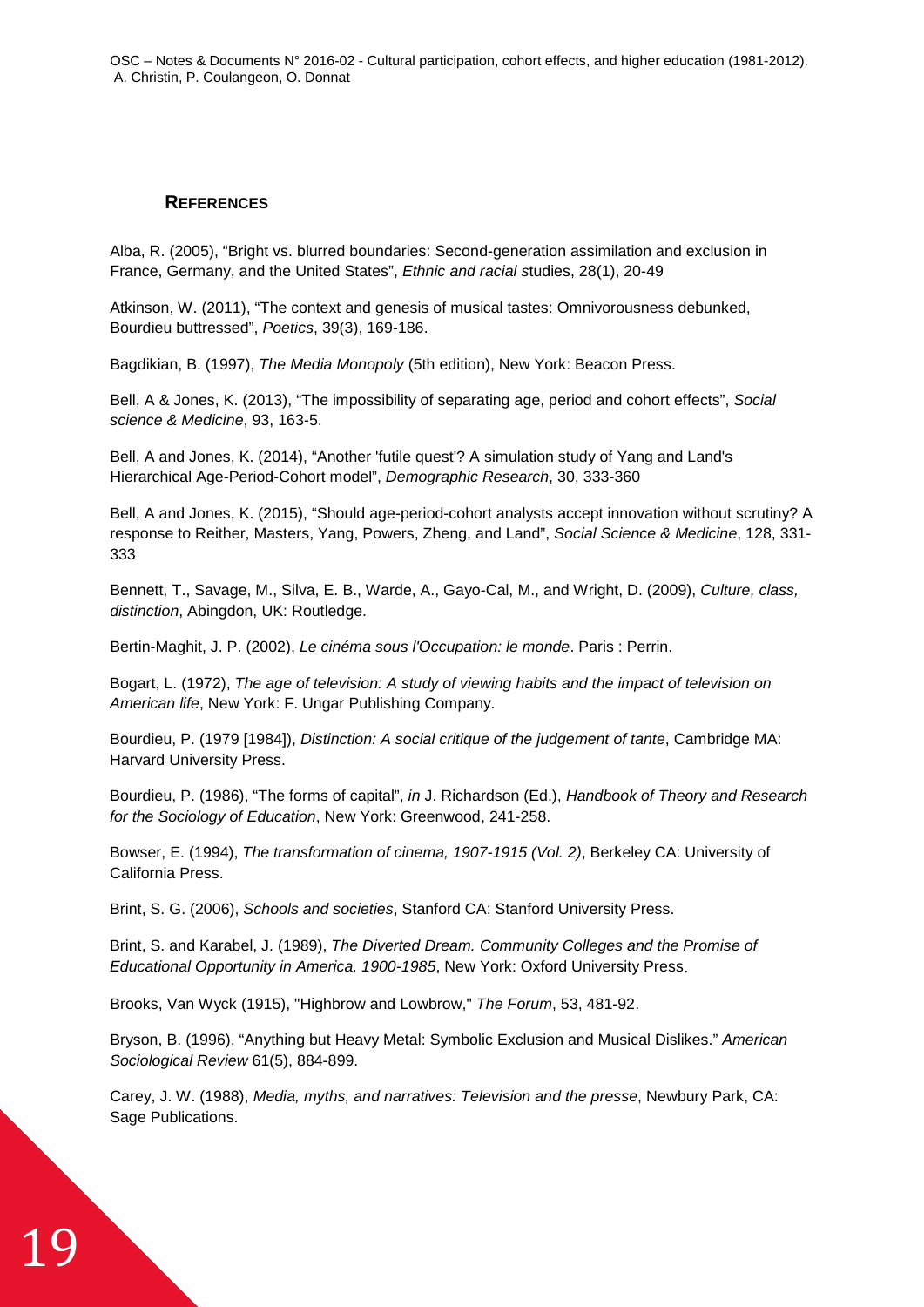Chauvel, L. (2000), « Valorisation et dévalorisation des titres: une comparaison France –États-Unis », *in* A. van Zanten (ed.), *L'École, l'État des savoirs*, Paris : La Découverte, p. 341-352.

Chauvel, L., and Schröder, M. (2014), "Generational Inequalities and Welfare Regimes", *Social Forces*, 92(4), 1259-1283.

Chauvel, L., and Schröder, M. (2015), "The Impact of Cohort Membership on Disposable Incomes in West Germany, France, and the United States", *European Sociological Review*, 31(3), 298-311.

Christin, A. (2012), "Gender and highbrow cultural participation in the United States", *Poetics*, 40(5), 423-443.

Christin, A and, Donnat, O. (2014),« Pratiques culturelles en France et aux États-Unis », *Culture études* n° 1, p.1-16 (http://www.cairn.info/revue-culture-etudes-2014-1.htm)

Collins, R. (1977), "Some comparative principles of educational stratification", *Harvard Educational Review*, 47(1), 1-27.)

Coulangeon, P., and Lemel, Y. (2007), "Is 'distinction'really outdated? Questioning the meaning of the omnivorization of musical taste in contemporary France", *Poetics*, 35(2), 93-111.

DEPP. (2014), *Repères et références statistiques sur les enseignements, la formation et la recherche*, Paris, Ministère de l'Éducation Nationale et de la Recherche. (http://cache.media.education.gouv.fr/file/2014/04/7/DEPP\_RERS\_2014\_344047.pdf)

DiMaggio, P., and Useem, M. (1978), "Social class and arts consomption", *Theory and society*, 5(2), 141-161.

DiMaggio, P. (1982a), "Cultural capital and school success: The impact of status culture participation on the grades of US high school students", *American sociological review*, 189-201.

DiMaggio, P. (1982b), "Cultural entrepreneurship in nineteenth-century Boston: the creation of an organizational base for high culture in America", *Media Culture Society*, 4 (1), 33-50.

DiMaggio, P., and Mohr, J. (1985), "Cultural capital, educational attainment, and marital sélection", *American journal of Sociology*, 1231-1261.

DiMaggio, P., and Ostrower, F. (1990), "Participation in the arts by black and white Americans", *Social Forces*, 68(3), 753-778.

DiMaggio, P., and Mukhtar, T. (2004), "Arts participation as cultural capital in the United States, 1982– 2002: Signs of décline?", *Poetics*, 32(2), 169-194.

Donnat, O. (1994), *Les Français face à la culture: de l'exclusion à l'éclectisme*, Paris : La Découverte.

Donnat, O. (1999), «La stratification sociale des pratiques culturelles et son évolution 1973- 1997», *Revue française de sociologie*, vol. 40, n°1, p.111-119.

Donnat, O (2011), « Pratiques culturelles, 1973-2008, Dynamiques générationnelles et pesanteurs sociales », *Culture études*, n°7, p.1-36. (http://www.cairn.info/revue-culture-etudes-2011-7.htm)

Duhamel, G. (1930), *Scènes de la vie future*, Paris : Mercure de France.

Fienberg, S. E. (1979), "Identification and estimation of age-period-cohort models in the analysis of discrete archival data", Sociological methodology, 1-67.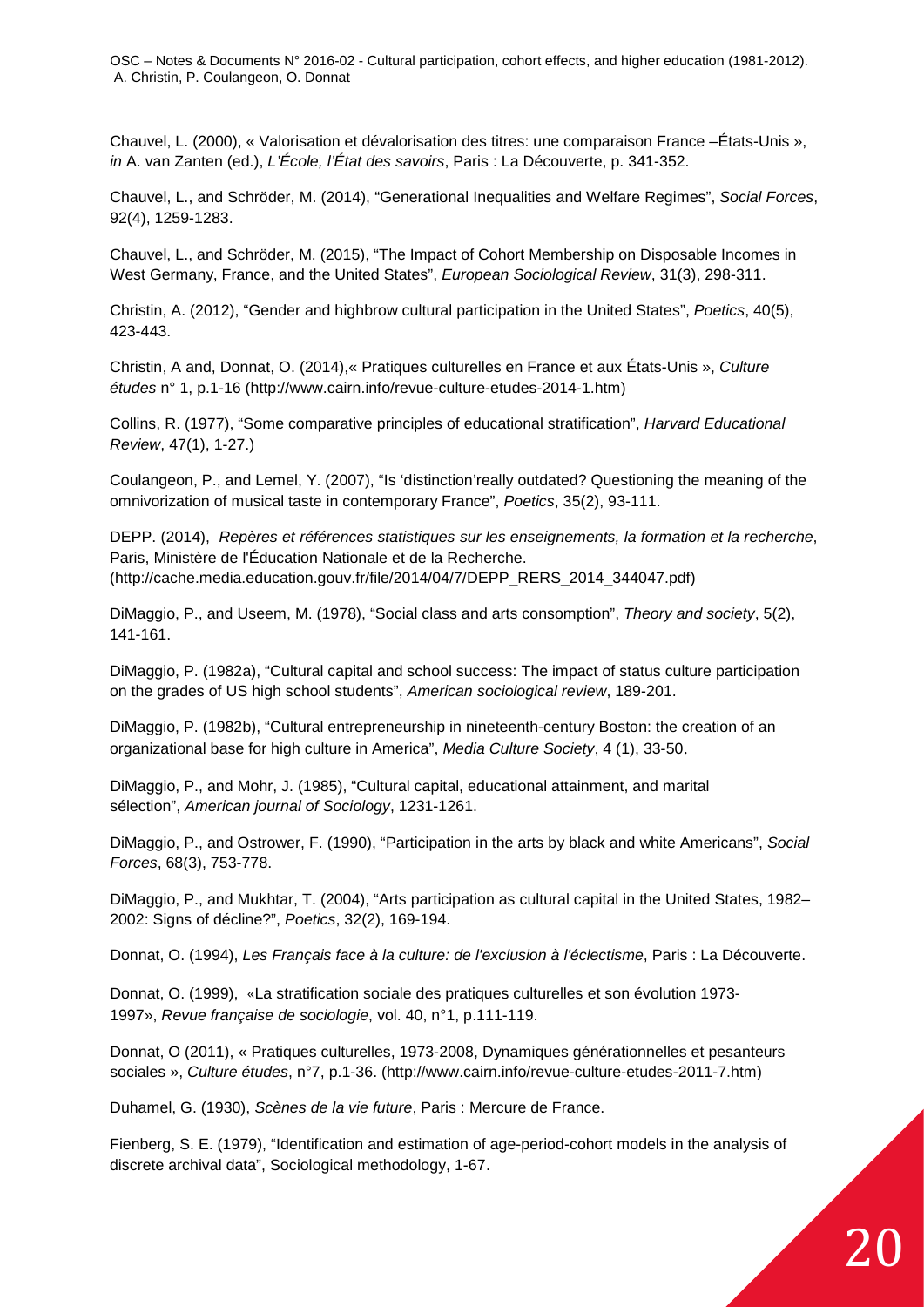Fienberg, S. E., and Mason, W. M. (1985), "Specification and implementation of age, period and cohort models" *in* S. E. Fienberg and W. M. Mason, *Cohort analysis in social research*. New York: Springer, 45-88

Gans, H. (2008), *Popular Culture and High Culture: An Analysis and Evaluation Of Taste* (Ed. revised and updated), New York: Basic Books.

Ganzeboom, H. (1982), "Explaining differential participation in high-cultural activities: a confrontation of information-processing and status-seeking theories", *in* R. Werner (Ed.), *Theoretical models and empirical analyses*, Utrecht: E.S. Publications, 186-205.

Glenn, N. D. (1976), "Cohort analysts' futile quest: Statistical attempts to separate age, period and cohort effects", *American sociological review*, 900-904.

Grignon, C., and Passeron, J. C. (1989), *Le savant et le populaire: misérabilisme et populisme en sociologie et en littérature*, Paris : Le Seuil.

Hall, J. R. (1992), "The capital(s) of cultures: A nonholistic approach to status situations, class, gender, and ethnicity", *in* Lamont M. and Fournier M. (eds.), *Cultivating differences: Symbolic boundaries and the making of inequality*, Chicago: University of Chicago Press, 257-285.

Halle, D., (1993), *Inside culture: Art and class in the American home*, Chicago: University of Chicago Press.

Holt, D. B. (1997), "Distinction in America? Recovering Bourdieu's theory of tastes from its critics", *Poetics*, 25(2), 93-120.

Horkheimer, M., Adorno, T. W., and Noerr, G. S. (1944 [2002]), *Dialectic of enlightenment: Philosophical fragments,* Stanford CA.: Stanford University Press.

Hughes, M. E., and O'Rand, A.M. (2004), *The lives and times of the baby boomers*, New York: Russell Sage Foundation.

Kalifa, D. (2001), *La Culture de masse en France, T. 1*, *1860-1930*. Paris : La Découverte.

Kammen, M. G. (1999), *American culture, American tastes: Social change and the 20th century*, Basic Books.

Klinenberg, E. (2007), *Fighting for Air: The Battle to Control America's Media*, New York: Metropolitan Books.

Lamont, M. (1992), *Money, morals, and manners: The culture of the French and the American uppermiddle class*, Chicago: University of Chicago Press.

Lamont, M. (2000), *The dignity of working men. Morality and the Boundaries of Race, Class, and Immigration*, Cambridge MA : Harvard University Press.

Lamont, M., and Lareau, A. (1988), "Cultural capital: Allusions, gaps and glissandos in recent theoretical developments", *Sociological theory*, 6(2), 153-168.

Le Bon, G. (1900), *Psychologie des foules*, Paris, F. Alcan.

Lena, Jennifer C., and Richard A. Peterson (2008), "Classification as Culture: Types and Trajectories of Music Genres", *American Sociological Review*, 73 (5): 697-718.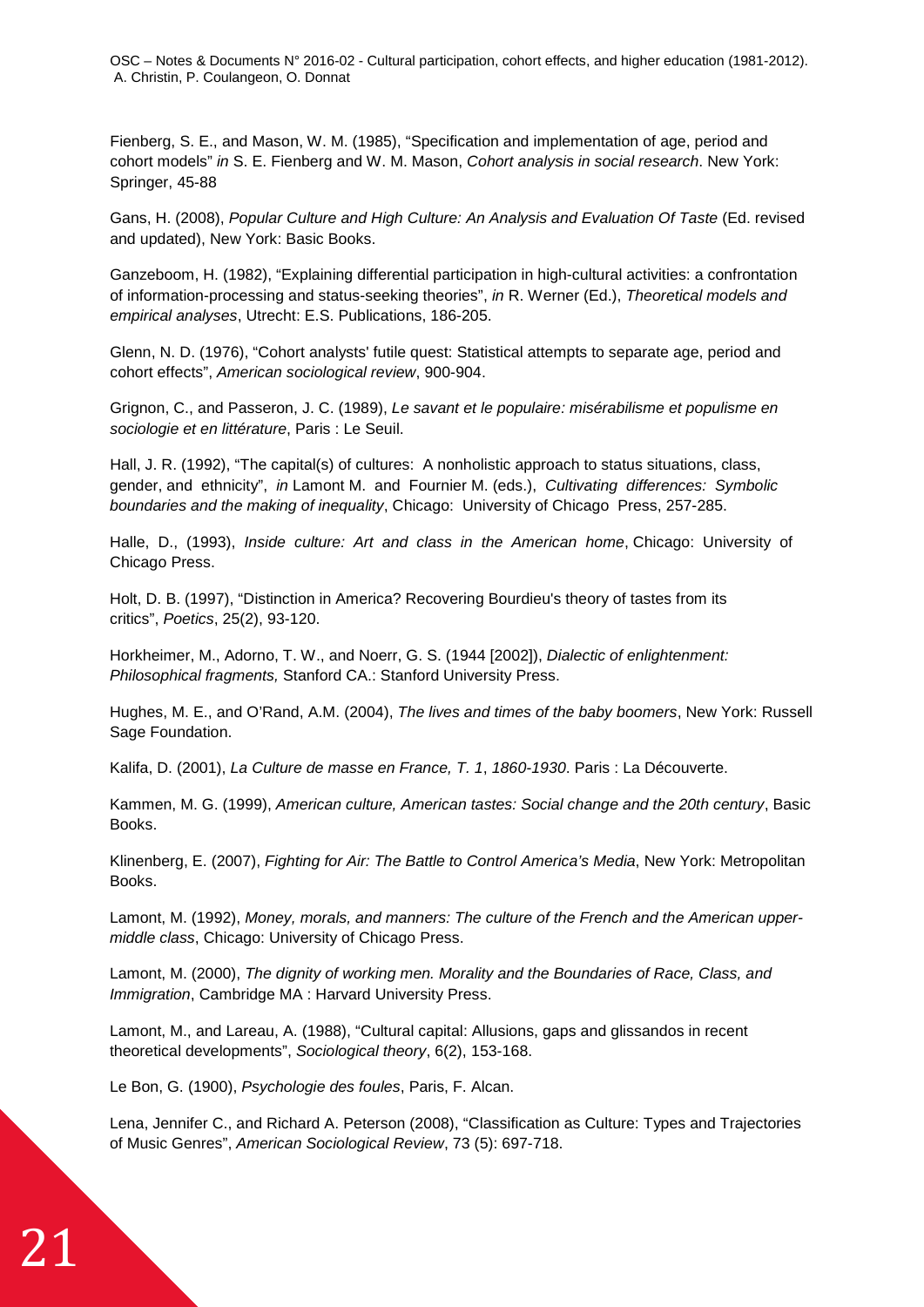Levine, L. (1988), *Highbrow/lowbrow: The emergence of cultural hierarchy in America*, Cambridge, MA: Harvard University Press.

Levine, L. W. (1992), "The folklore of industrial society: Popular culture and its audiences", *The American Historical Review*, 1369-1399.

Mannheim, K. (1928), "Das Problem der Generationen", *Kölner Vierteljahreshefte für Soziologie*, 7(2):157–85, 309–30.

Martel, F. (2010), *Mainstream. Enquête sur la guerre globale de la culture et des medias*, Paris : Flammarion.

Mason, K. O., Mason, W. M., Winsborough, H. H., and Poole, W. K. (1973), "Some methodological issues in cohort analysis of archival data", *American sociological review*, 242-258.

Mason, W. M., and Fienberg, S. (Eds.). (2012), *Cohort analysis in social research: Beyond the identification problem*, New York: Springer.

May, L. (1980), *Screening out the past: The birth of mass culture and the motion picture industry*, Chicago: University of Chicago Press.

May, L. (2000), *The big tomorrow: Hollywood and the politics of the American way*, Chicago: University of Chicago Press.

Mollier, J. Y. (2002), «Le parfum de la Belle Epoque», *in* Rioux J.P., Sirinelli J.F., *La Culture de masse en France de la Belle Époque à aujourd'hui*, Paris : Fayard, p. 75-115.

Newcomb, H. M., and Hirsch, P. M. (1983), "Television as a cultural forum: Implications for research", *Quarterly Review of Film & Video*, 8(3), 45-55.

Notten, N., Lancee, B., van de Werfhorst, H. G., and Ganzeboom, H. B. (2014), "Educational stratification in cultural participation: cognitive competence or status motivation?", *Journal of Cultural Economics*, 39(2), 177-203.

OECD (2008), *OECD Information Technology Outlook 2008*, Paris: OECD Publishing.

Ortega y Gasset, J. (1930), *The revolt of the masses*.

Palmer, M. and Sorbets, C. (1997), "France", *in* Stubbe Østergard B. (ed.), *The media in Western Europe. The Euromedia Handbook*. London: Sage, 56-74.

Peterson, R. A. (1992), "Understanding audience segmentation: From elite and mass to omnivore and univore", *Poetics*, 21(4), 243-258.

Peterson, R. A. and Simkus, A. (1992),"How Musical Tastes Mark Occupational Status Groups", *in* Lamont, M. and Fournier, M. (eds.), *Cultivating differences: Symbolic boundaries and the making of inequality*, Chicago: The University of Chicago Press, 152-168.

Peterson, R. A., and Kern, R. M. (1996), "Changing highbrow taste: from snob to omnivore", *American sociological review*, 900-907.

Peterson, R. A., and Sherkat, D. E. (1996), *Age Factors in Arts Participation: 1982–1992*, Washington D.C.: National Endowment for the Arts. (Research Division Report #34, part 1.)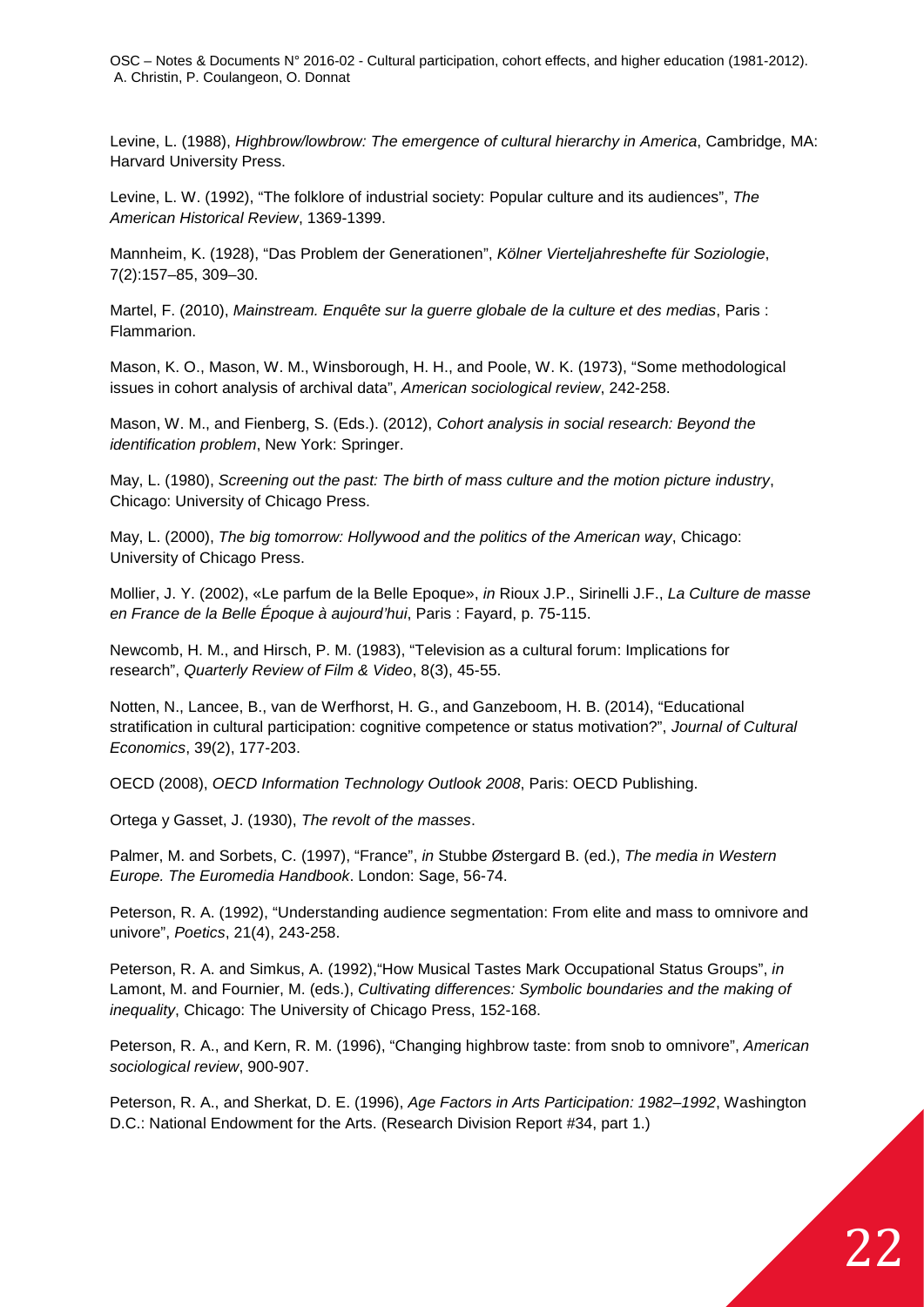Reither, E. N., Masters, R. K., Yang, Y. C., Powers, D. A., Zheng, H., and Land, K. C. (2015a), "Should age-period-cohort studies return to the methodologies of the 1970s?", *Social Science & Medicine*, 128, 356-365.

Reither, E. N., Land, K. C., Jeon, S. Y., Powers, D. A., Masters, R. K., Zheng, H., ... and Yang, Y. C. (2015b), "Clarifying hierarchical age–period–cohort models: A rejoinder to Bell and Jones", *Social Science & Medicine*, 145, 125-128.

Riesman, D., Glazer, N., and Denney, R. (1950), *The lonely crowd: A Study of the Changing American Character*, New Haven, CT: Yale University Press.

Ryder, N. B. (1965), "The cohort as a concept in the study of social change", *American sociological review*, 843-861.

Scott, A. J. (2005), *On Hollywood: The place, the industry*, Princeton University Press.

Silj, A. (1992), *The New Television in Europe*, London, England: Libbey

Sirinelli, J. F. (2002a), «L'avènement de la culture-monde», *in* Rioux J.P. et Sirinelli J.F. (dir.), *La Culture de masse en France de la Belle Époque à aujourd'hui*, Paris : Fayard, p. 7-21.

Sirinelli, J. F. (2002b), «Le coup de jeune des sixties», *in* Rioux J.P. et Sirinelli, J.F. (dir.), *La Culture de masse en France de la Belle Époque à aujourd'hui*, Paris : Fayard, p.116-154.

Turner, R. H. (1960), "Sponsored and contest mobility and the school system", *American sociological review*, 855-867.

Warde, A. and Gayo-Cal, M. (2009), "The anatomy of cultural omnivorousness: The case of the United Kingdom", *Poetics* 37(2), 119-145.

Warde, A., Wright, D., and Gayo-Cal, M. (2007), "Understanding cultural omnivorousness: Or, the myth of the cultural omnivore", *Cultural Sociology* 1(2): 143-164.

Waterman, D. (2009), *Hollywood's road to riches*, Cambridge MA: Harvard University Press.

Yang, Y. (2008), "Social inequalities in happiness in the United States, 1972 to 2004: An age-periodcohort analysis", *American Sociological Review*, 73(2), 204-226.

Yang, Y., and Land, K. C. (2013), *Age-period-cohort analysis: new models, methods, and empirical applications*, Boca Raton, London, New York: CRC Press.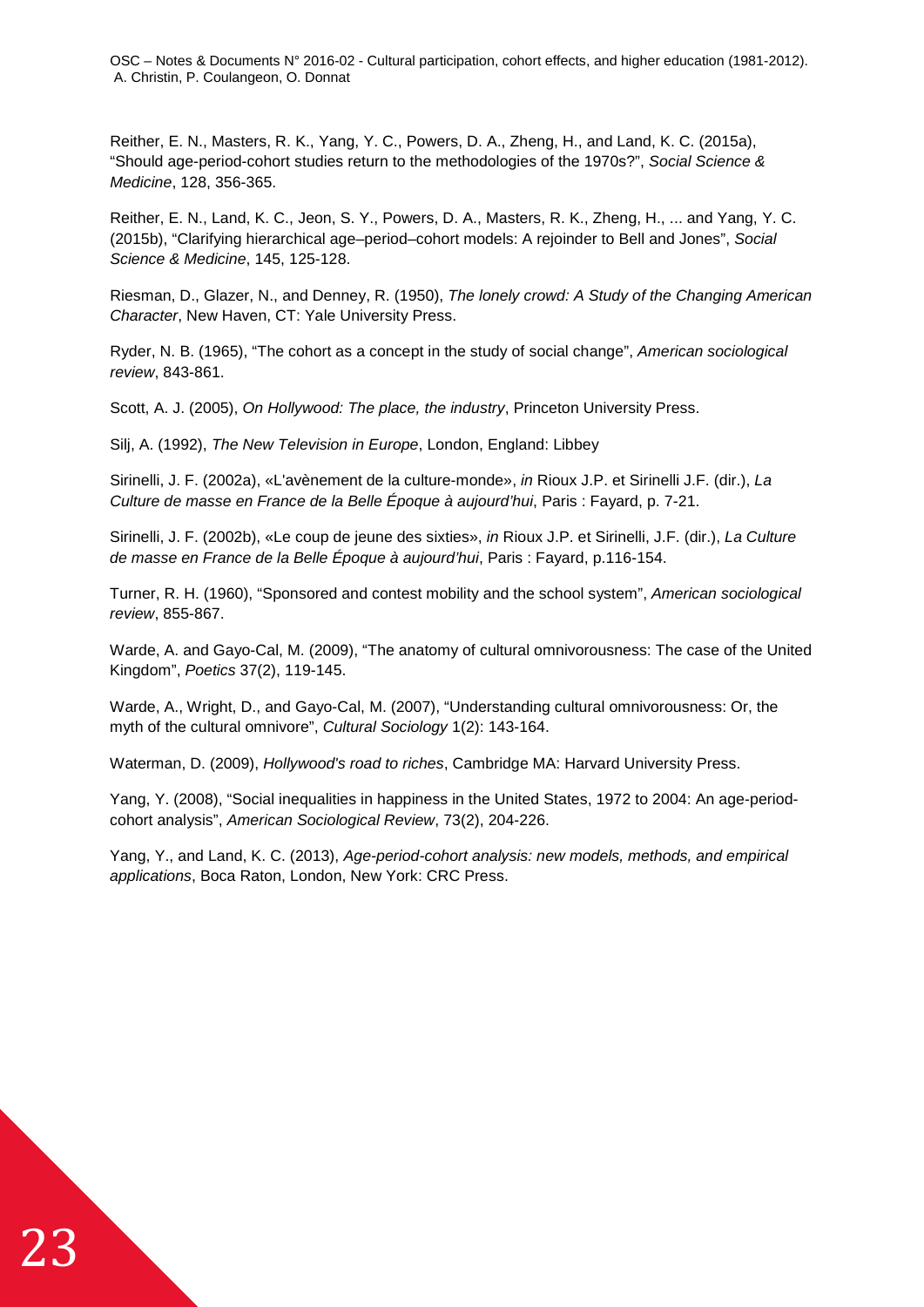#### **Appendix 1: Formalization of the HAPC models**

The baseline model (Model 0). that includes the age effect in its fixed part and the period and cohort effects in its random part, is written as follows:

 $Y_{ijk} = \beta_{0jk} + \beta_1 A G E_{ijk} + \beta_2 A G E^2{}_{ijk} + e_{ijk}$  (Level 1)

Where  $Y_{ijk}$  stands for the dependent variable (CULTAC, READ or TV),

The subscript *i* stands for the individuals, *j* for the period and *k* for the cohort.

 $\beta_{0ik}$  is the intercept of the model,

 $e_{ijk}$ , the error term,

 $\beta_1$  and  $\beta_2$ , the age and age squared coefficients (fixed effects),

Given the mixt structure of the model,  $\beta_{0ik}$  can be expressed as follows:

$$
\beta_{0jk} = \gamma_0 + u_{0j} + v_{0k}, u_{0j} \sim N(0, \tau_u), v_{0k} \sim N(0, \tau_v)
$$
 (Level 2)

where  $y_0$  stands for the intercept,

 $u_{0i}$  stands for the random period effect,

and  $v_{0k}$  for the random cohort effect.

The initial model can then be rewritten as follows:

$$
Y_{ijk} = \gamma_0 + \beta_1 A G E_{ijk} + \beta_2 A G E^2_{ijk} + u_{0j} + v_{0k} + e_{ijk}
$$

Model 1, that adds two covariates, gender and education, in the fixed part of the model, is written as follows:

$$
Y_{ijk} = \gamma_0 + \beta_1 AGE_{ijk} + \beta_2 AGE^2_{ijk} + \beta_3 SEXE_{ijk} + \beta_4 EDUC_{ijk} + u_{0j} + v_{0k} + e_{ijk}
$$

**Where** 

 $\beta_3$  and  $\beta_4$  correspond to the coefficients of the gender and education covariates.

Finally, Model 2, which allows for random variations of education effect with cohort, is written as follows:

$$
Y_{ijk} = \beta_{0jk} + \beta_1 AGE_{ijk} + \beta_2 AGE^2_{ijk} + \beta_3 SEXE_{ijk} + \beta_{4k} EDUC_{ij} + e_{ijk}
$$

where  $\beta_{4k} = \gamma_4 + \upsilon_{4k}$ .

that is to say the combination of a fix effect  $(y_4)$  with a random and cohort-related effect  $(y_{4k})$ of education. The complete expression of the model is thus:

$$
Y_{ijk} = \gamma_0 + \beta_1 AGE_{ijk} + \beta_2 AGE^2_{ijk} + \beta_3 SEXE_{ijk} + \beta_4 EDUC_{ijk} + u_{0j} + v_{0k} + v_{4k} + e_{ijk}
$$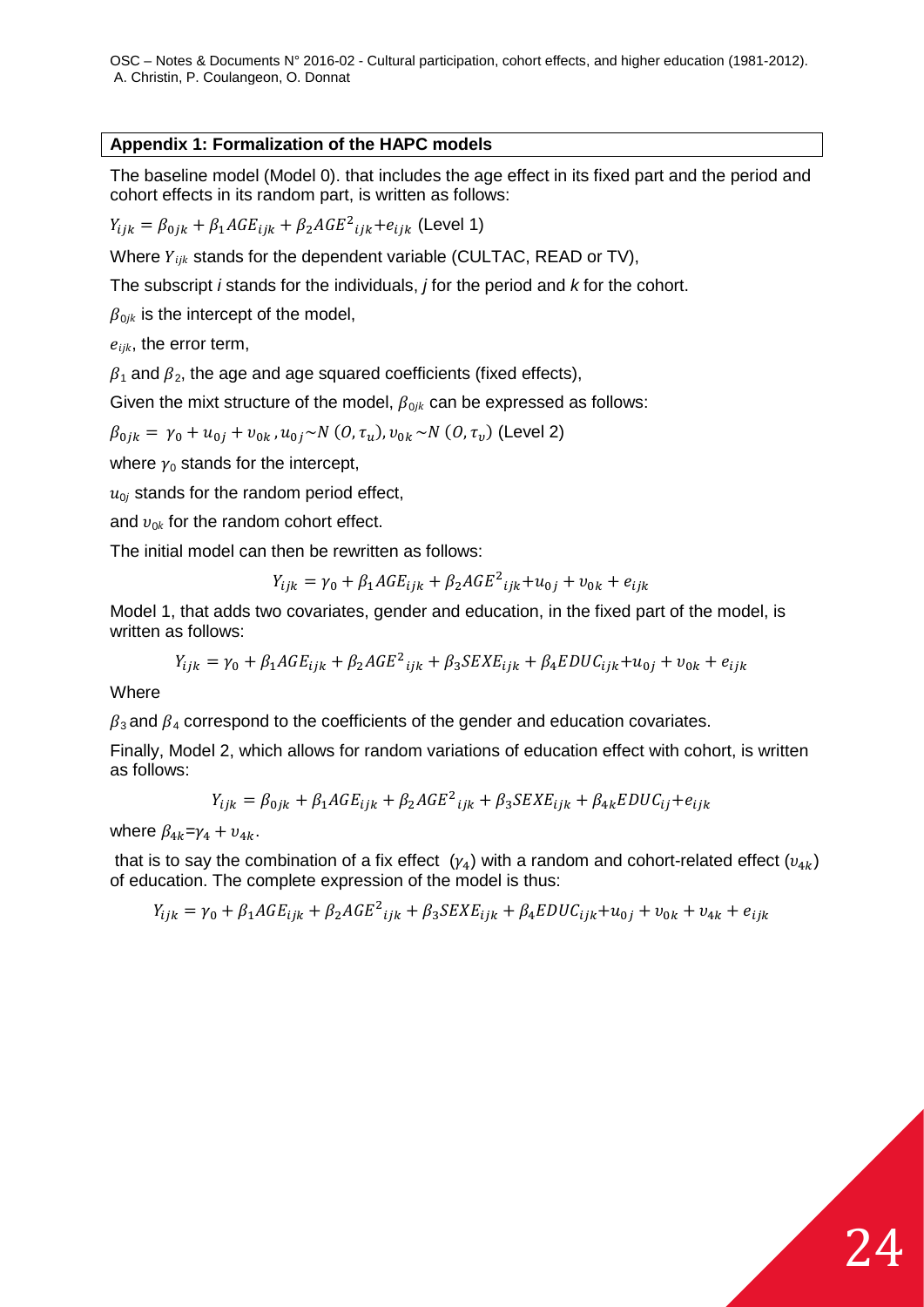Appendix 2: Parameter estimates of model 2 (attendance to cultural facilities, books reading, compulsive TV watching) – France and the US

|                      | France        |       |     |            |     |     | US                |     |
|----------------------|---------------|-------|-----|------------|-----|-----|-------------------|-----|
|                      | <b>CULTAC</b> |       |     | READ       |     |     | TV                |     |
| <b>Fixed Effects</b> | в             |       | OR  | в          |     | OR  | в                 | OR  |
| Intercept            | $-0.219$ *    |       |     | $0.467$ *  |     |     | 0.074             |     |
| ag                   | $-0.017$      |       |     | $-0.133$   | *** |     | $0.152$ ***       |     |
| agsq                 | $-0.020$      | $***$ |     | 0.045      | *** |     | ***<br>0.070      |     |
| female               | $-0.033$      |       | 1.0 | 0.366      | *** | 1.4 | $***$<br>0.069    | 1.1 |
| educ_2               | 1.148         | $***$ | 3.2 | 1.480      | *** | 4.4 | $-0.097 +$        | 0.9 |
| educ <sub>3</sub>    | 1.884         | ***   | 6.6 | 2.103      | *** | 8.2 | $***$<br>$-0.710$ | 0.5 |
| Random effects       |               |       |     |            |     |     |                   |     |
| cht 1920             | $-0.069$      |       |     | $-0.132$   |     |     | $-0.129$          |     |
| educ_2               | $-0.035$      |       |     | 0.204      |     |     | $-0.092$          |     |
| educ_3               | $-0.643$ *    |       |     | 0.011      |     |     | 0.009             |     |
| cht 1925             | $-0.075$      |       |     | $-0.042$   |     |     | $-0.007$          |     |
| educ_2               | 0.068         |       |     | 0.237      |     |     | $-0.009$          |     |
| educ_3               | 0.433         |       |     | 0.166      |     |     | $0.170 +$         |     |
| cht 1930             | $-0.090$      |       |     | $-0.035$   |     |     | 0.026             |     |
| educ_2               | 0.101         |       |     | 0.272      |     |     | 0.013             |     |
| educ_3               | 0.317         |       |     | 0.119      |     |     | $0.208$ *         |     |
| cht 1935             | 0.050         |       |     | $-0.011$   |     |     | 0.015             |     |
| educ_2               | $-0.050$      |       |     | 0.257      |     |     | $-0.037$          |     |
|                      |               |       |     | 0.072      |     |     | 0.106             |     |
| educ_3<br>cht 1940   | $-0.026$      |       |     |            |     |     | 0.031             |     |
|                      | $0.185$ *     |       |     | $0.169 +$  |     |     |                   |     |
| educ_2               | $-0.053$      |       |     | 0.128      |     |     | 0.019             |     |
| educ_3               | $0.432 +$     |       |     | $-0.003$   |     |     | 0.073             |     |
| cht 1945             | $0.208$ **    |       |     | $0.171$ *  |     |     | 0.038             |     |
| educ_2               | 0.255         |       |     | 0.195      |     |     | 0.033             |     |
| educ_3               | 0.052         |       |     | 0.078      |     |     | $-0.017$          |     |
| cht 1950             | 0.017         |       |     | $0.151 +$  |     |     | 0.029             |     |
| educ_2               | $-0.059$      |       |     | 0.041      |     |     | 0.033             |     |
| educ_3               | $-0.051$      |       |     | $-0.103$   |     |     | $-0.076$          |     |
| cht 1955             | $0.117 +$     |       |     | 0.131      |     |     | $-0.014$          |     |
| educ_2               | 0.081         |       |     | $-0.024$   |     |     | $-0.008$          |     |
| educ_3               | $-0.169$      |       |     | 0.043      |     |     | $-0.027$          |     |
| cht 1960             | 0.015         |       |     | 0.100      |     |     | $-0.016$          |     |
| educ_2               | 0.104         |       |     | 0.111      |     |     | $-0.033$          |     |
| educ <sub>3</sub>    | 0.138         |       |     | $-0.060$   |     |     | $-0.136 +$        |     |
| cht 1965             | -0.098        |       |     | $-0.040$   |     |     | 0.014             |     |
| educ_2               | $-0.222$      |       |     | $-0.584$ * |     |     | 0.017             |     |
| educ_3               | 0.078         |       |     | 0.004      |     |     | $-0.071$          |     |
| cht 1970             | $-0.100$      |       |     | $-0.171$   |     |     | 0.015             |     |
| educ 2               | $-0.088$      |       |     | $-0.372$   |     |     | 0.030             |     |
| $educ_3$             | $-0.239$      |       |     | $-0.220$   |     |     | 0.009             |     |
| cht 1975             | $-0.161$      |       |     | $-0.297$ * |     |     | 0.026             |     |
| educ 2               | $-0.120$      |       |     | $-0.605$ * |     |     | $-0.033$          |     |
| educ 3               | $-0.417 +$    |       |     | $-0.146$   |     |     | $-0.028$          |     |
| year 1981            | 0.078         |       |     | $0.172 +$  |     |     |                   |     |
| year 1988            | 0.000         |       |     | 0.035      |     |     |                   |     |
| year 1997            | 0.042         |       |     | 0.032      |     |     |                   |     |
| year 2008            | $-0.120 +$    |       |     | $-0.245$ * |     |     |                   |     |
| year 1982            |               |       |     |            |     |     | $-0.041$          |     |
| year 1992            |               |       |     |            |     |     | $0.078 +$         |     |
| year 2002            |               |       |     |            |     |     | $-0.046$          |     |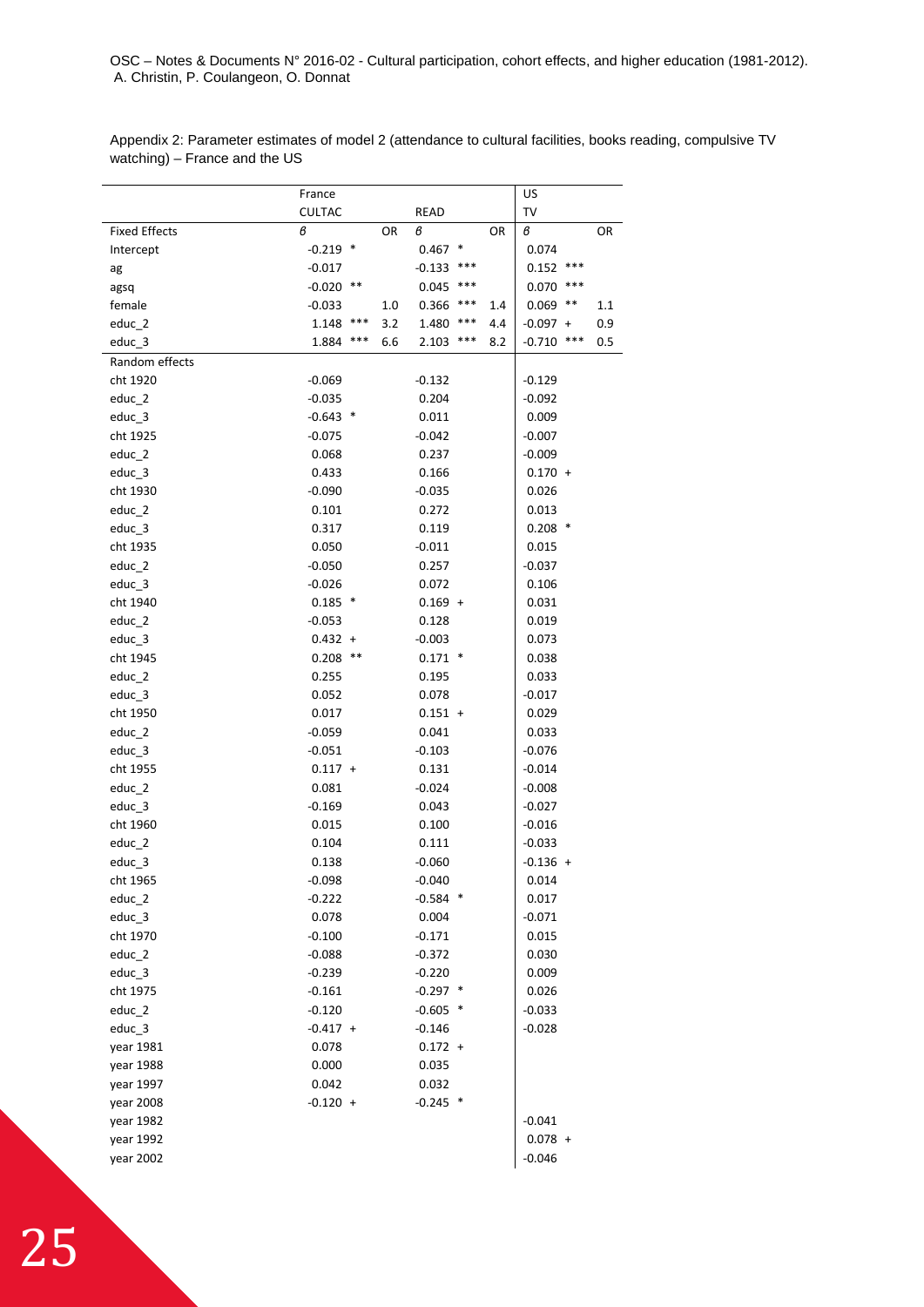| vear 2008           |        |           |           | 0.044     |
|---------------------|--------|-----------|-----------|-----------|
| Variance components |        |           |           |           |
| cht                 |        | $0.018$ * | $0.027$ * | 0.002     |
| cht                 | educ 2 | 0.032     | $0.152 +$ | 0.005     |
| cht                 | educ 3 | $0.138 +$ | 0.042     | $0.009$ * |
| year                |        | 0.007     | 0.026     | $0.003 +$ |

Pour citer ce document : / Readers wishing to cite this document:

Christin Angèle, Coulangeon Philippe, Donnat Olivier (2016), « Cultural Participation, Cohort Effects, and Higher Education in the United States and France (1981-2012) », *Notes et Documents*, 2016-02, Paris, OSC, Sciences Po / CNRS.